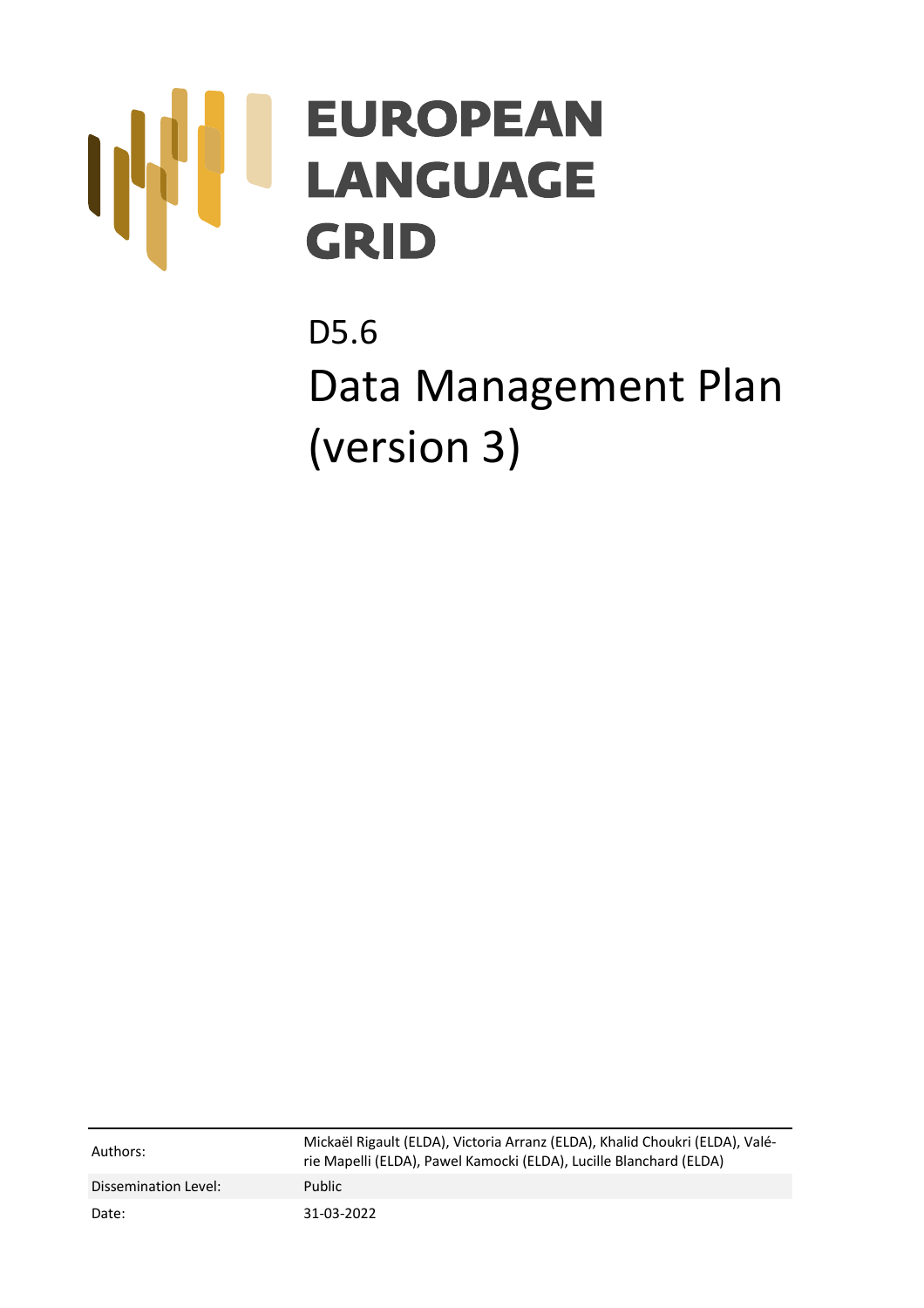**WILELG** 

# **About this document**

| Project                                                                        | ELG – European Language Grid                                                                                                                                                                                         |  |  |
|--------------------------------------------------------------------------------|----------------------------------------------------------------------------------------------------------------------------------------------------------------------------------------------------------------------|--|--|
| Grant agreement no.                                                            | 825627 - Horizon 2020, ICT 2018-2020 - Innovation Action                                                                                                                                                             |  |  |
| Coordinator                                                                    | Prof. Dr. Georg Rehm (DFKI)                                                                                                                                                                                          |  |  |
| Start date, duration                                                           | 01-01-2019, 42 months (GA amendment version: AMD-825627-7)                                                                                                                                                           |  |  |
| Deliverable number                                                             | D <sub>5.6</sub>                                                                                                                                                                                                     |  |  |
| Deliverable title                                                              | Data Management Plan (version 3)                                                                                                                                                                                     |  |  |
| <b>Type</b>                                                                    | Report                                                                                                                                                                                                               |  |  |
| Number of pages                                                                | 30                                                                                                                                                                                                                   |  |  |
| Status and version                                                             | Final - Version 3                                                                                                                                                                                                    |  |  |
| Dissemination level                                                            | Public                                                                                                                                                                                                               |  |  |
| Date of delivery                                                               | Contractual: 31-03-2022 - Actual: 31-03-2022                                                                                                                                                                         |  |  |
| WP number and title                                                            | WP5: Grid Content - Language Resources, Datasets, and Models                                                                                                                                                         |  |  |
| Task number and title                                                          | Task 5.4: Legal support, DMP and GDPR                                                                                                                                                                                |  |  |
| Authors                                                                        | Mickaël Rigault (ELDA), Victoria Arranz (ELDA), Khalid Choukri (ELDA), Valérie<br>Mapelli (ELDA), Pawel Kamocki (ELDA), Lucille Blanchard (ELDA)                                                                     |  |  |
| Reviewers                                                                      | Kalina Bontcheva (USFD), Ian Roberts (USFD), Penny Labropoulou (ILSP)                                                                                                                                                |  |  |
| Consortium                                                                     | Deutsches Forschungszentrum für Künstliche Intelligenz (DFKI), Germany                                                                                                                                               |  |  |
|                                                                                | Institute for Language and Speech Processing (ILSP), Greece                                                                                                                                                          |  |  |
|                                                                                | University of Sheffield (USFD), United Kingdom                                                                                                                                                                       |  |  |
|                                                                                | Charles University (CUNI), Czech Republic                                                                                                                                                                            |  |  |
|                                                                                | Evaluations and Language Resources Distribution Agency (ELDA), France                                                                                                                                                |  |  |
|                                                                                | Tilde SIA (TILDE), Latvia                                                                                                                                                                                            |  |  |
|                                                                                | Sail Labs Technology GmbH (SAIL), Austria                                                                                                                                                                            |  |  |
|                                                                                | Expert System Iberia SL (EXPSYS), Spain                                                                                                                                                                              |  |  |
|                                                                                | University of Edinburgh (UEDIN), United Kingdom                                                                                                                                                                      |  |  |
| EC project officers                                                            | Philippe Gelin, Miklos Druskoczi                                                                                                                                                                                     |  |  |
| For copies of reports and other<br>ELG-related information,<br>please contact: | <b>DFKI GmbH</b><br>European Language Grid (ELG)<br>Alt-Moabit 91c<br>D-10559 Berlin<br>Germany<br>Prof. Dr. Georg Rehm, DFKI GmbH<br>georg.rehm@dfki.de<br>Phone: +49 (0)30 23895-1833<br>Fax: +49 (0)30 23895-1810 |  |  |
|                                                                                |                                                                                                                                                                                                                      |  |  |

© 2022 ELG Consortium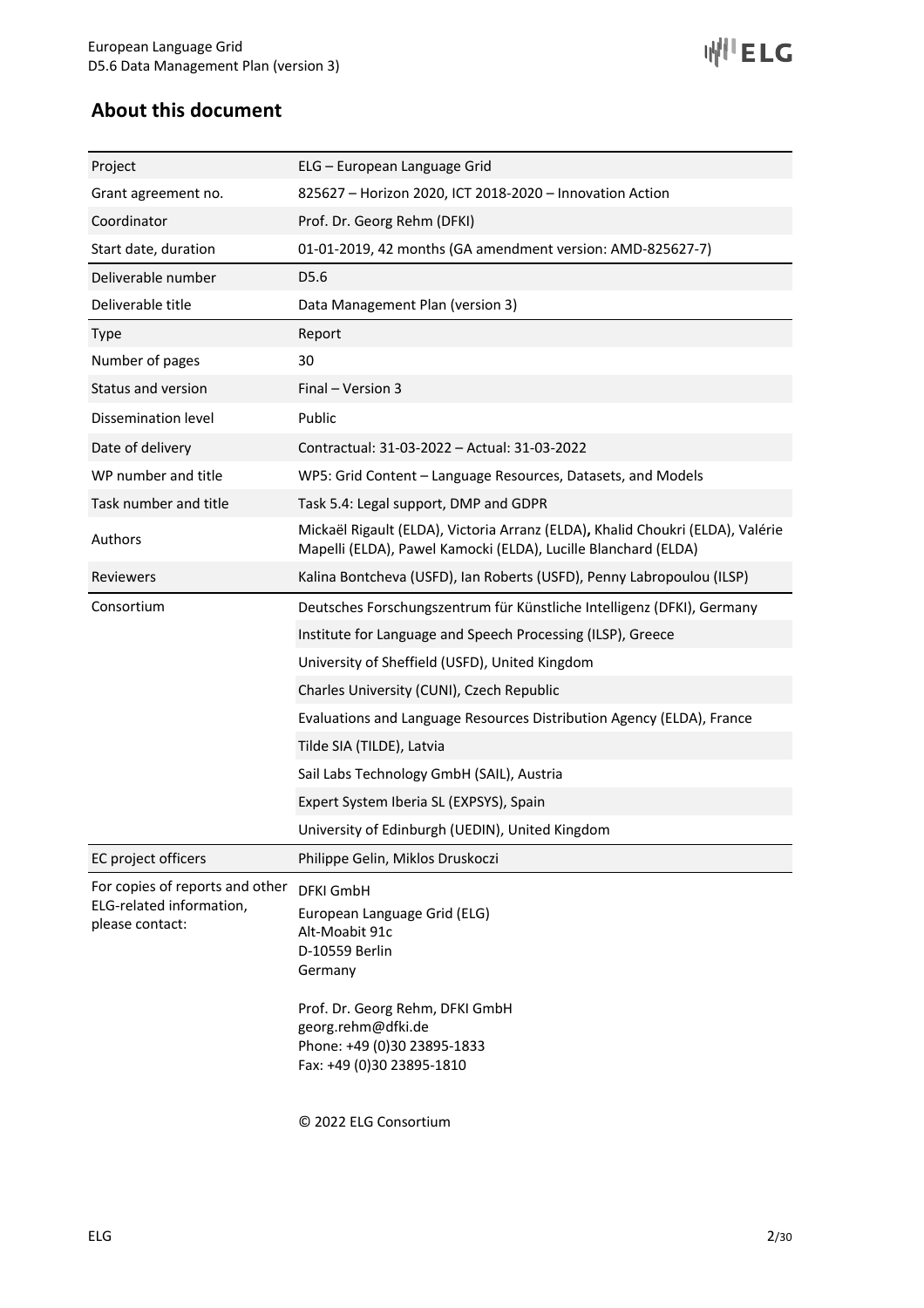# **Table of Contents**

| List of Abbreviations                                                                 | 4              |
|---------------------------------------------------------------------------------------|----------------|
| Introduction<br>$\mathbf{1}$                                                          | 5              |
| Objectives of the European Language Grid<br>1.1                                       | 5              |
| Objectives of the Data Management Plan for ELG<br>1.2 <sub>2</sub>                    | 5              |
| Latest Considerations for the Final Version of the Data Management Plan<br>1.3        | 6              |
| Typology of data to be collected, supplied or processed within ELG<br>$\overline{2}$  | $\overline{7}$ |
| Data items containing personal data<br>2.1                                            | 7              |
| Language data, technologies and services<br>2.2                                       | 8              |
| 2.3 Feedback data                                                                     | 8              |
| Data management policies for personal data<br>3                                       | 9              |
| Typology of personal data collected in ELG<br>3.1                                     | 9              |
| Compliance with GDPR<br>3.2                                                           | 12             |
| 3.2.1 Data Privacy Impact Assessment                                                  | 12             |
| 3.2.2 Implementation of a robust Privacy Policy                                       | 13             |
| 3.2.3 Limitation of access                                                            | 16             |
| 3.2.4 Anonymisation of personal data in language resources, technologies and services | 16             |
| 3.3 Hosting and storage of personal data items                                        | 17             |
| Data management policies for language data, technologies and services<br>4            | 18             |
| Typology of language data processed by the ELG<br>4.1                                 | 18             |
| Compatibility with the ELG metadata schema<br>4.2                                     | 18             |
| Metadata licensing and sharing<br>4.3                                                 | 19             |
| 4.4 Making ELG data compatible as FAIR data                                           | 19             |
| 4.4.1 Findability                                                                     | 19             |
| 4.4.2 Accessibility                                                                   | 20             |
| 4.4.3 Interoperability                                                                | 20             |
| 4.4.4 Reusability                                                                     | 21             |
| Security measures<br>4.5                                                              | 22             |
| 4.5.1 Limitation of access                                                            | 22             |
| 4.5.2 Validation of external submissions                                              | 23             |
| 4.5.3 Infrastructural and technical measures                                          | 23             |
| Specifications for the new language data, technologies and services<br>4.6            | 24             |
| 4.6.1 Best practices in language resource production                                  | 24             |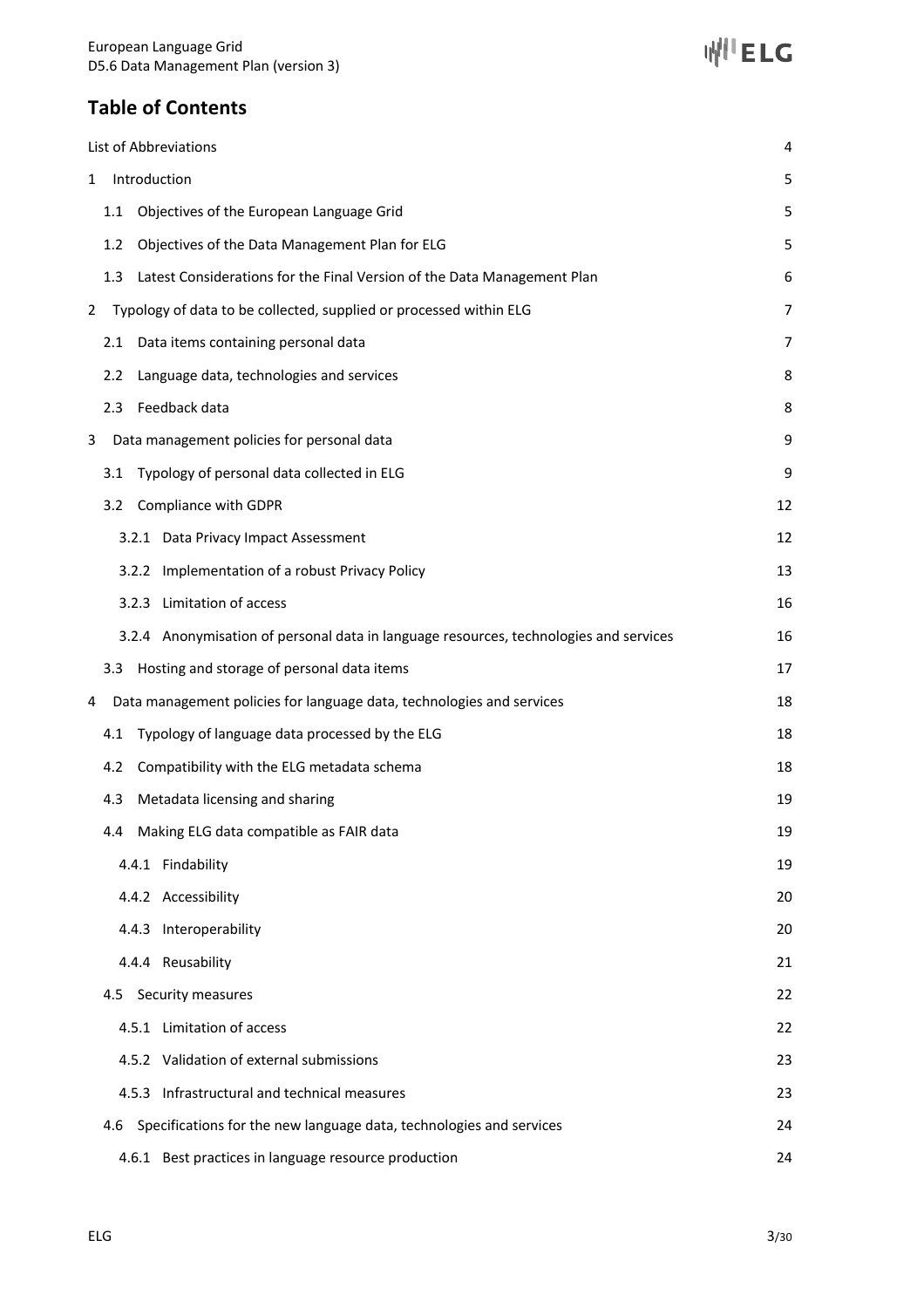4.6.2 Sustainability of language resources and services 25 4.7 Storage 27 4.8 Policy issues regarding language data, technology and services hosted in the ELG 27 5 Conclusions 28 A. Repositories ingested and datasets available through ELG 29 B. Services available through ELG 30

# **List of Abbreviations**

| <b>API</b>     | Application Programming Interface                                                                                   |
|----------------|---------------------------------------------------------------------------------------------------------------------|
| <b>CMDI</b>    | Component Metadata Infrastructure                                                                                   |
| <b>CNIL</b>    | Commission nationale de l'informatique et des libertés (French National Commission on Infor-<br>matics and Liberty) |
| <b>DMP</b>     | Data Management Plan                                                                                                |
| DOI            | Digital Object Identifier                                                                                           |
| DC             | Data Controller                                                                                                     |
| DPA            | Data Protection Authority                                                                                           |
| <b>DPIA</b>    | Data Protection Impact Assessment                                                                                   |
| <b>DPO</b>     | Data Protection Officer                                                                                             |
| <b>ELG</b>     | European Language Grid                                                                                              |
| <b>ELDA</b>    | Evaluations and Language resources Distribution Agency                                                              |
| <b>ELRA</b>    | European Language Resources Association                                                                             |
| EU             | European Union                                                                                                      |
| <b>FAIR</b>    | FAIR Principles (Findability, Accessibility, Interoperability, Reusability)                                         |
| <b>GDPR</b>    | <b>General Data Protection Regulation</b>                                                                           |
| HLT            | Human Language Technology                                                                                           |
| ICO            | Information Commissioner's Office                                                                                   |
| IPR.           | <b>Intellectual Property Rights</b>                                                                                 |
| IRI            | Internationalised Resource Identifier                                                                               |
| <b>ISLRN</b>   | International Standard Language Resource Number                                                                     |
| k8s            | Kubernetes                                                                                                          |
| LR(s)          | Language Resource(s)                                                                                                |
| <b>LRTs</b>    | Language Resources and Technologies                                                                                 |
| <b>NCCs</b>    | <b>National Competence Centres</b>                                                                                  |
| <b>NLP</b>     | Natural Language Processing                                                                                         |
| PID            | Persistent Identifier                                                                                               |
| S <sub>3</sub> | Simple Storage Server                                                                                               |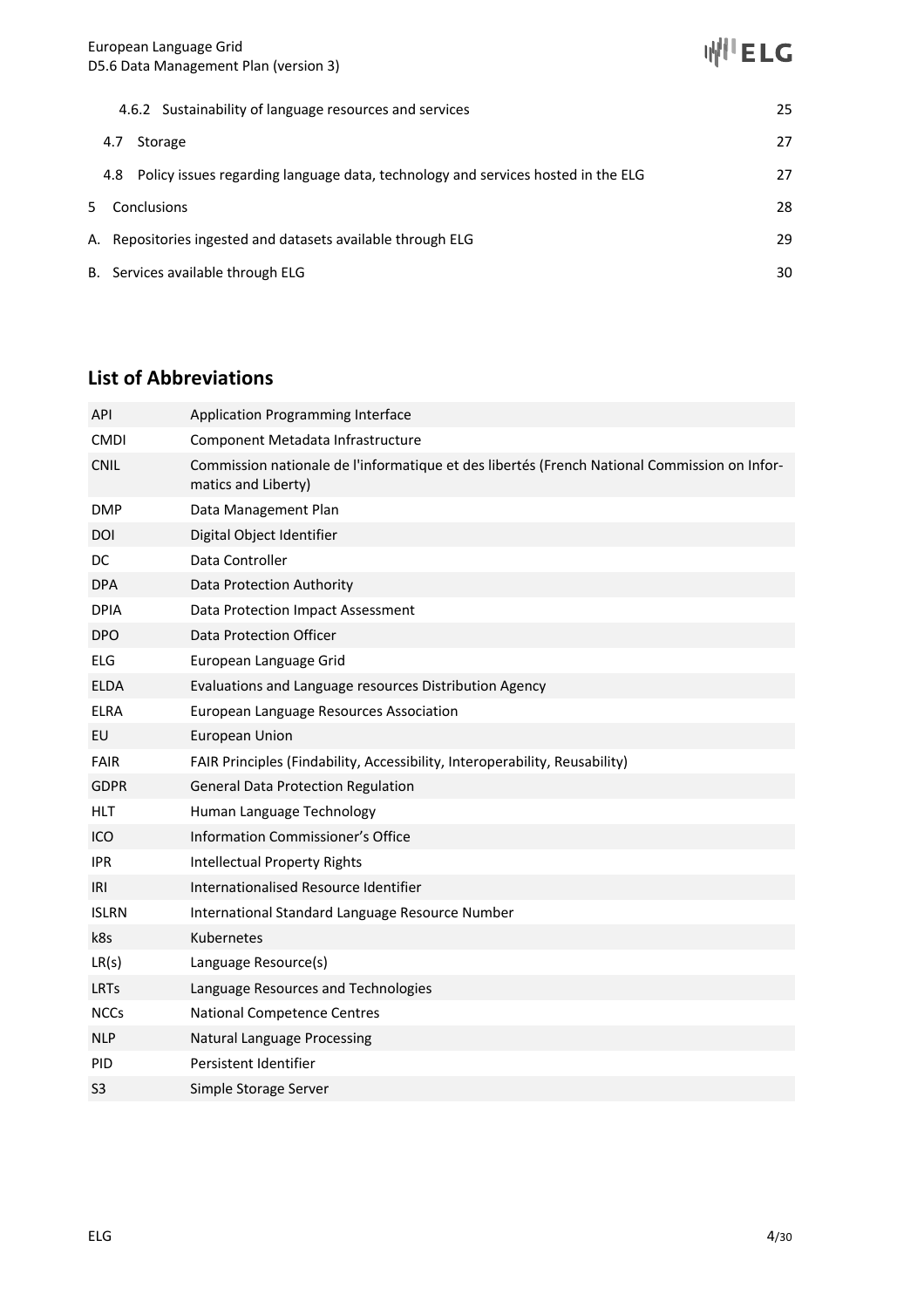

# **Abstract**

This document introduces the updated version of the ELG Data Management Plan. It describes the recommendations and policies for the management of all the data types processed within the ELG platform, ranging from personal data to language data, technologies and services, with regard to technical, organisational and legal aspects. It provides the recommendations and policies that ensure compliance with both FAIR and GDPR principles and how these have been implemented in the European Language Grid (ELG). In this regard, the DMP is both a descriptive and a prescriptive document, describing the ELG platform content and guiding all users involved to manage such content.

# **1 Introduction**

## **1.1 Objectives of the European Language Grid**

The European Language Grid (ELG) project aims to address the fragmentation of the European Language Technology business and research landscape by establishing the ELG as the primary platform for Language Technology (LT) in Europe and to strengthen European LT business with regard to the competition from other continents. The ELG is a platform for commercial and non-commercial Language Technologies, both functional (running services and tools) and non-functional (data sets, resources, models). In order to achieve this, the consortium in charge of the ELG platform has enacted several priorities that include the processing of massive amounts of data and of different types. These large amounts of data derive from partners' contributions, external providers willing to share their data sets through the ELG, ELG's harvesting of other repositories as well as identification work in the framework of other initiatives. As it can be expected, such a data intensive project requires clear data management policies, in particular considering the current GDPR constraints.

The Data Management Plan (DMP) that is detailed in this document is thus a concrete necessity for organisational, technical and legal management of all the data types that are processed in the course of the project.

#### **1.2 Objectives of the Data Management Plan for ELG**

The objectives of the ELG DMP are:

- To document the variety of data types processed in the course of the project and report on how the data are going to be managed with regard to technical, organisational and legal aspects.
- To comply with today's best practices and, in particular, with H2020 requirements as well as GDPR obligations. This DMP defines useful practices to enhance compatibility with the FAIR principles<sup>1</sup>, as endorsed and specified for H2020. These fall into four major categories:
	- o Findability
	- o Accessibility
	- o Interoperability
	- o Reusability

<sup>1</sup> https://www.go-fair.org/fair-principles/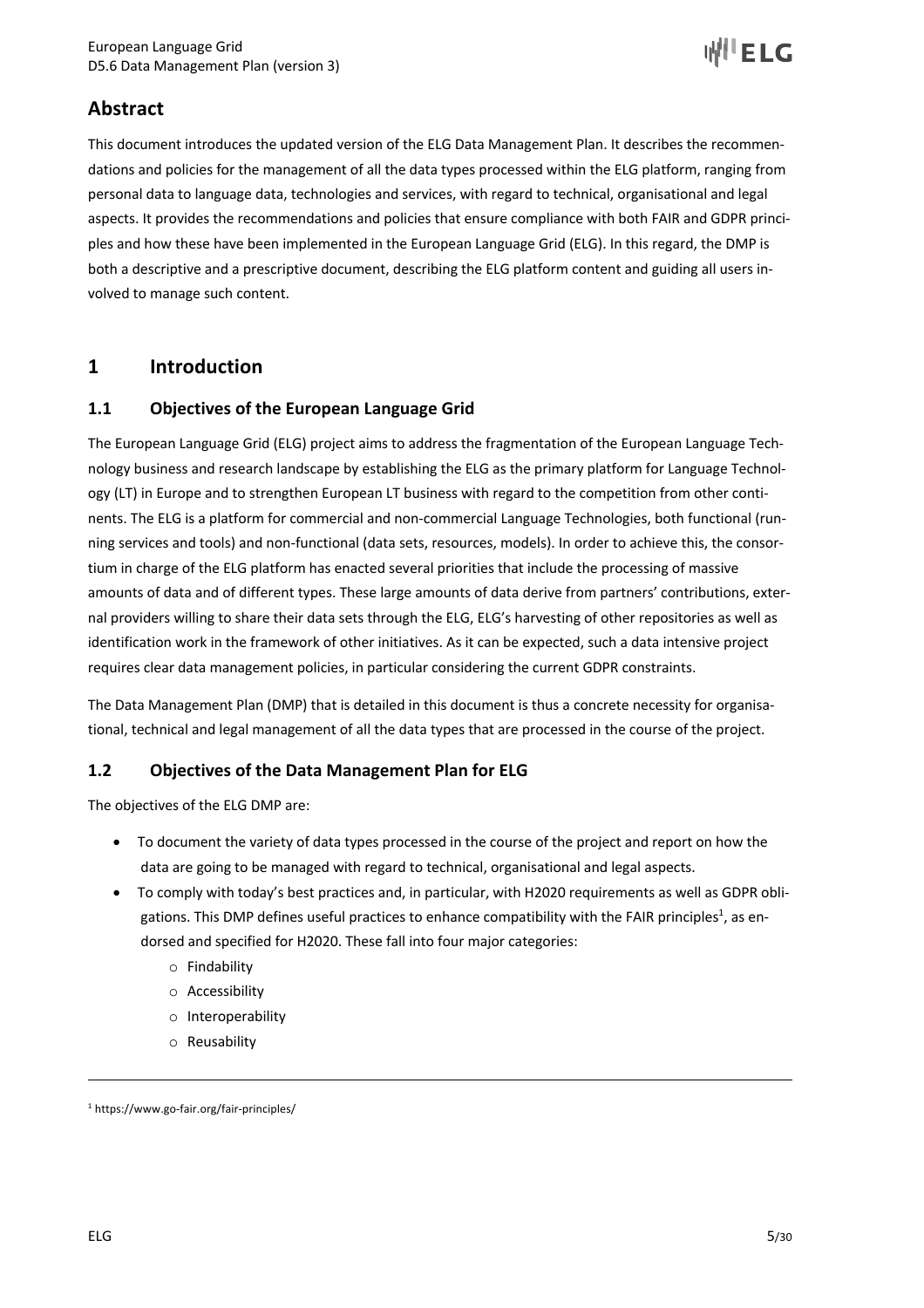In addition, this DMP is also used as procedural description to prove compliance with the General Data Protection Regulation (GDPR<sup>2</sup>) in application of the accountability principle<sup>3</sup>.

Moreover, the DMP also provides advice in terms of best practices for language resource creation.

Therefore, the objective of the DMP is twofold:

- 1. To document how the various types of data collected, received and/or processed during the course of the project are going to be managed in compliance with the external regulations on research activities and protection of individuals' rights.
- 2. To provide policies and best practices towards the appropriate production of language resources in compliance with both FAIR principles and the GDPR.

## **1.3 Latest Considerations for the Final Version of the Data Management Plan**

For the final version of the DMP we have gone through the content reported in V2 submitted in M24 and updated and/or completed it whenever necessary. During the past 14 months of project run time, a lot of work has been done and both additions and improvements have taken place in terms of platform architecture, content integration as well as content access for the users. In addition to minor corrections, this has had an impact mainly on the topics and sections reported below.

The introduction has been updated with the current section being introduced to summarise the changes (Sections 1.1 and 1.3). Some new topics introduced in this deliverable concern the use of Google Analytics, the billing functionality of the platform and the sharing of users' log-in information with an external service provider (Section 1.3). This section has also provided some further explanations on the processing of email addresses, registration information and survey and feedback data. Section 3.2.2 has completed the earlier mentioned content on Google Analytics as well as addressed the sharing of ELG records on social media platforms. The distribution of resources to outside-Europe countries is enriched in Section 3.2.4. Technical updates regarding the hosting and storage of personal data items have been provided in Section 3.3. Furthermore, updates concerning the metadata model and its sharing are explained in Sections 4.2 and 4.3, respectively. The application of FAIR principles to the ELG data are further described in Sections 4.4.1 (looking into the assignment of Persistent Identifiers), 4.4.2, 4.4.3 and 4.4.4 where the last one introduces the licensing analysis carried out by ELG. Security measures are revisited in Sections 4.5.1 and 4.5.3, with the introduction of Section 4.5.2 to describe the contributions in terms of security of the validation step. Sustainability of language resources and services is further developed in Section 4.6.2, and the storage of Language Resources and Technologies (LRTs) in Section 0. The current status of advancement of the ELG platform has also required that further technical details and updates be provided in the above-listed sections.

Finally, Annex A offers an up-to-date version of the repositories and datasets available through the ELG. A new Annex B has been added to provide an overview on the current state of ELG services.

<sup>2</sup> Regulation (EU) 2016/679

<sup>3</sup> Article 5-2 of the GDPR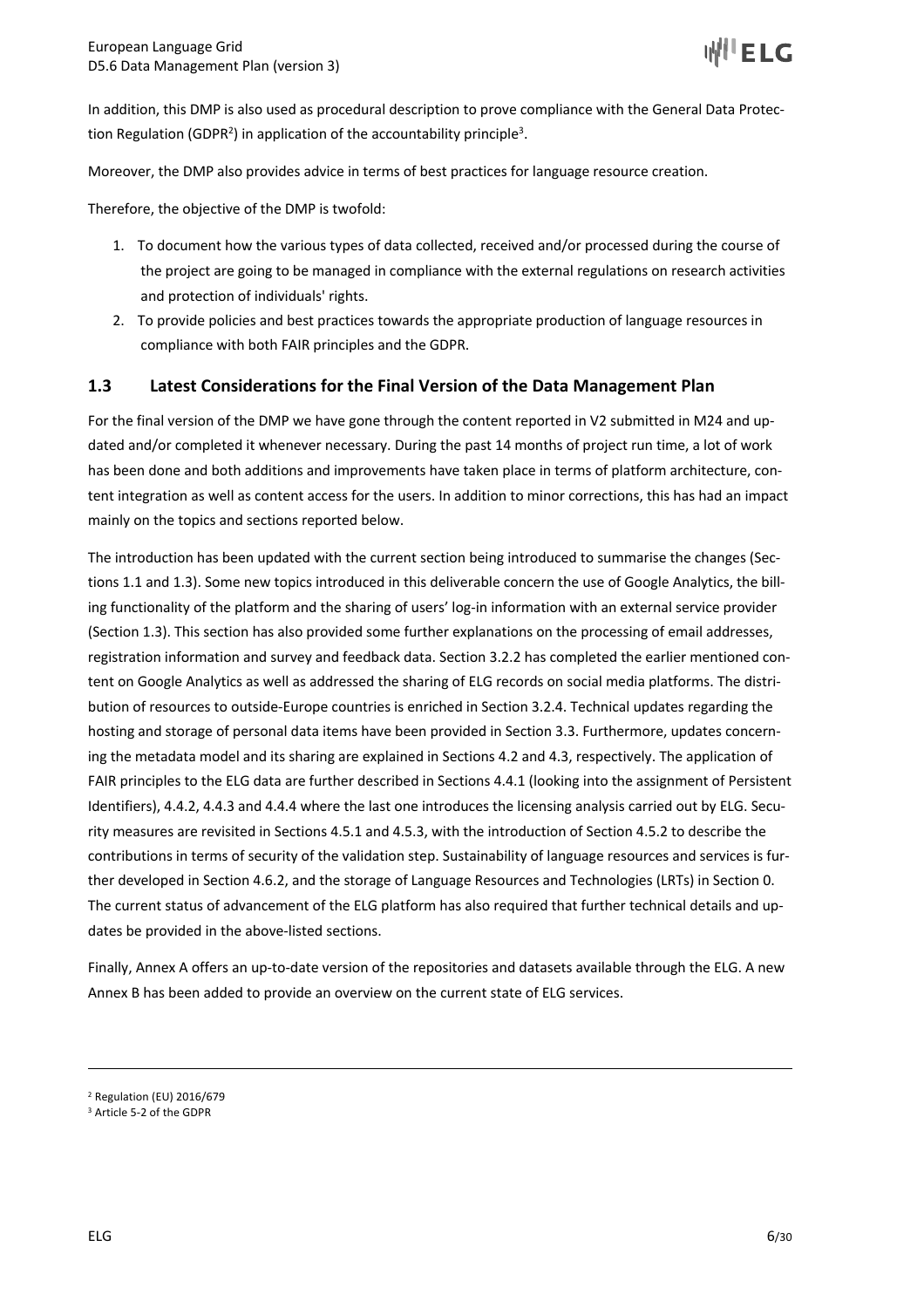# **2 Typology of data to be collected, supplied or processed within ELG**

There are three major categories of data types that are being collected and/or processed during the course of the project:

- 1. Data items containing personal data.
- 2. Language data, technologies and services.
- 3. Feedback data.

The following section describes each type briefly together with the major policy issues that will be further elaborated upon later on in this DMP.

#### **2.1 Data items containing personal data**

One of the main actions that is foreseen by the ELG is the development of a public grid connecting resources and tools and providing easy access to language tools and services to the public as well as to both research and industry stakeholders. In order to assist the development of this grid, the formation of a community that will use and interact with tools and services through this grid is foreseen as indispensable, too.

This community is being built through the collection of data related to users and stakeholders, including personal data. Their interactions with the platform are based on the provision of personal data to the platform for actions such as registration, access or purchase of language resources through the platform. As a result, all operations that require the processing of data items that are considered *personal data* (cf. Section 3.1) under the definition enacted by the GDPR<sup>4</sup> should be processed in compliance with the principles enforced by the laws and regulations.

The GDPR principles that will be detailed throughout the DMP for the different data types that are processed during the project are listed below. There are four major requirements that determine how each data type has to be managed in compliance with the GDPR:

#### **1. Lawfulness of processing**

In order to comply with this principle, the following should be clearly indicated to the users:

- o the specific purposes of data processing,
- o the technical process behind that processing, and
- o the legal basis allowing the collection and processing of the personal information.

#### **2. Purpose limitation principle**

The purpose limitation principle falls under a similar logic to that of the lawfulness principle as the purposes that are indicated to the users shall be the only ones for which the data can be processed and it prevents processing for any other purpose.

#### **3. Data minimization principle and storage limitation**

These two principles have been bundled together as they both ensure that data processing operations are limited to what is strictly necessary for the advancement of the project. The storage limitation principle, on a more specific issue, clearly limits the duration for which the data can be stored.

#### **4. Data accuracy, data integrity and data confidentiality**

<sup>4</sup> Article 4-1 of the GDPR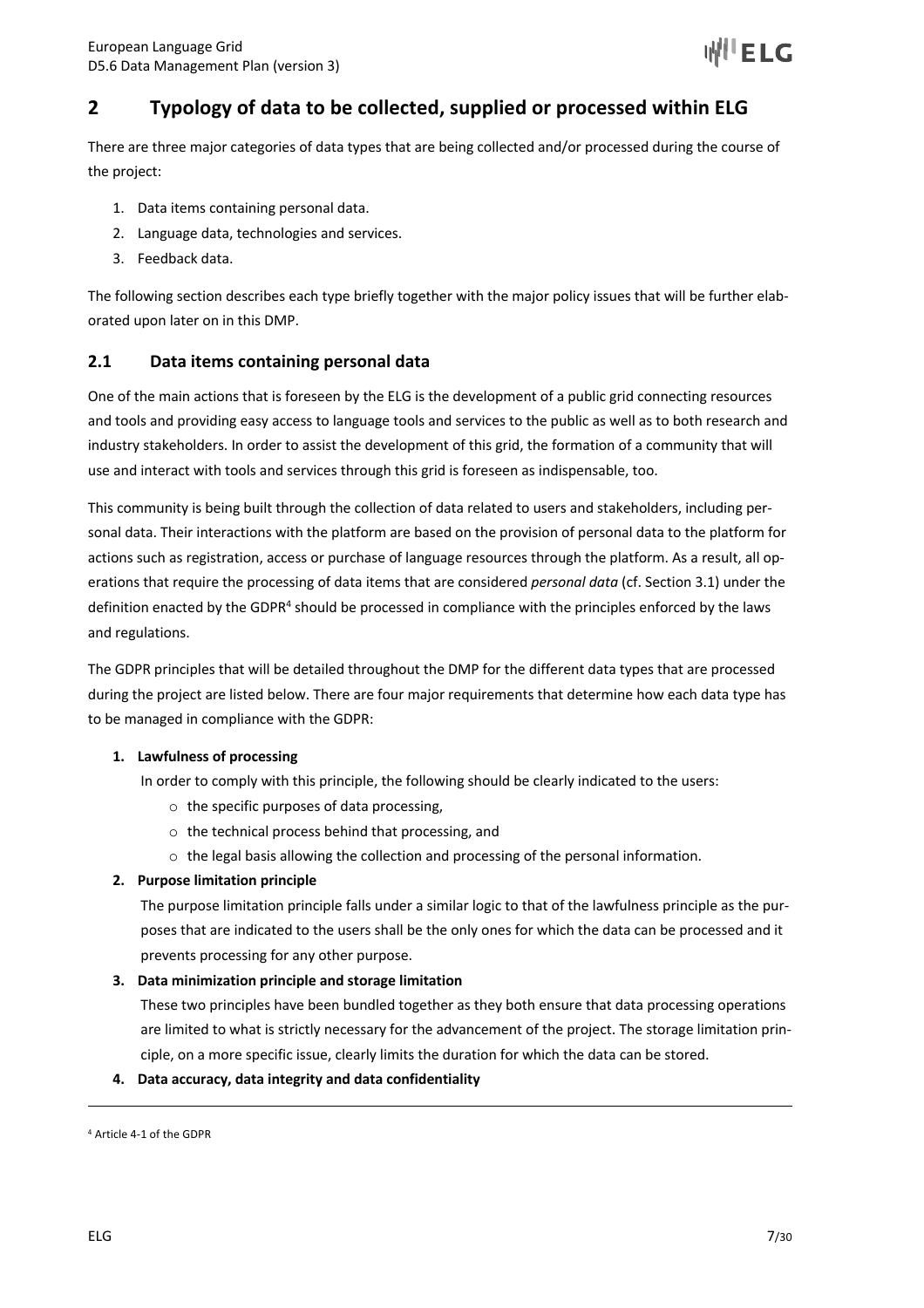These principles ensure that all data processing operations of personal data protect the quality of data and of its processing, and ensure the accuracy of datasets as well as offer protection against security risks such as material destruction or unauthorised access.

ELG uses registration protocols to give users access to its assets (resources, tools, directories, etc.) and uses Cookies for those who browse through the platform. The platform also collects data on the contributors to the platform as this cannot be done anonymously (providers may supply copyrighted resources and hence have to be identifiable). So, our legal basis is hence clearly stated and is documented in the following:

- ELG's Privacy Policy*<sup>5</sup>*
- ELG's Terms of Use*<sup>6</sup>*
- The current DMP (see Section 3).

## **2.2 Language data, technologies and services**

The project produces a comprehensive catalogue of language data as well as language technologies and services. It also makes available a catalogue of projects, initiatives and stakeholders in relation to the Human Language Technology Sector.

To populate this catalogue, the ELG consortium collects and makes available data from several sources:

- Metadata records for resources and technologies harvested from external repositories. The content files remain at the host repository and can be accessed only via a link included in the metadata record.
- External resources and technologies migrated and ingested into the platform by ELG (resources hosted in ELG).
- Language resources and technologies produced by the selected projects of the two ELG Open Calls.
- Metadata records for language resources and technologies registered in the platform by third parties, for which content files remain at the host repository and can be accessed only via a link included in the metadata record.
- Language resources and technologies registered in the platform by third parties and fully ingested (resources and technologies hosted in ELG).

The ELG DMP describes the procedures and practices to manage all types of data related to these assets.

In addition, ELG also produces technologies for the ELG platform development (cataloguing, data and metadata management, such as metadata editors, metadata converters, etc.). These will be shared with the HLT community as open-source code, but no DMP is required for them.

#### **2.3 Feedback data**

Finally, to fine-tune the operation of the platform there are also feedback data that may be collected through different means: from the user base via surveys, through the contact page or in community events. The purpose of these feedback data is to create statistical data for the improvement of the aforementioned platform. These feedback data are considered together with the personal data from now forth in this document (see Section 3.1).

<sup>5</sup> https://www.european-language-grid.eu/privacy-policy/

<sup>6</sup> https://live.european-language-grid.eu/page/terms-of-use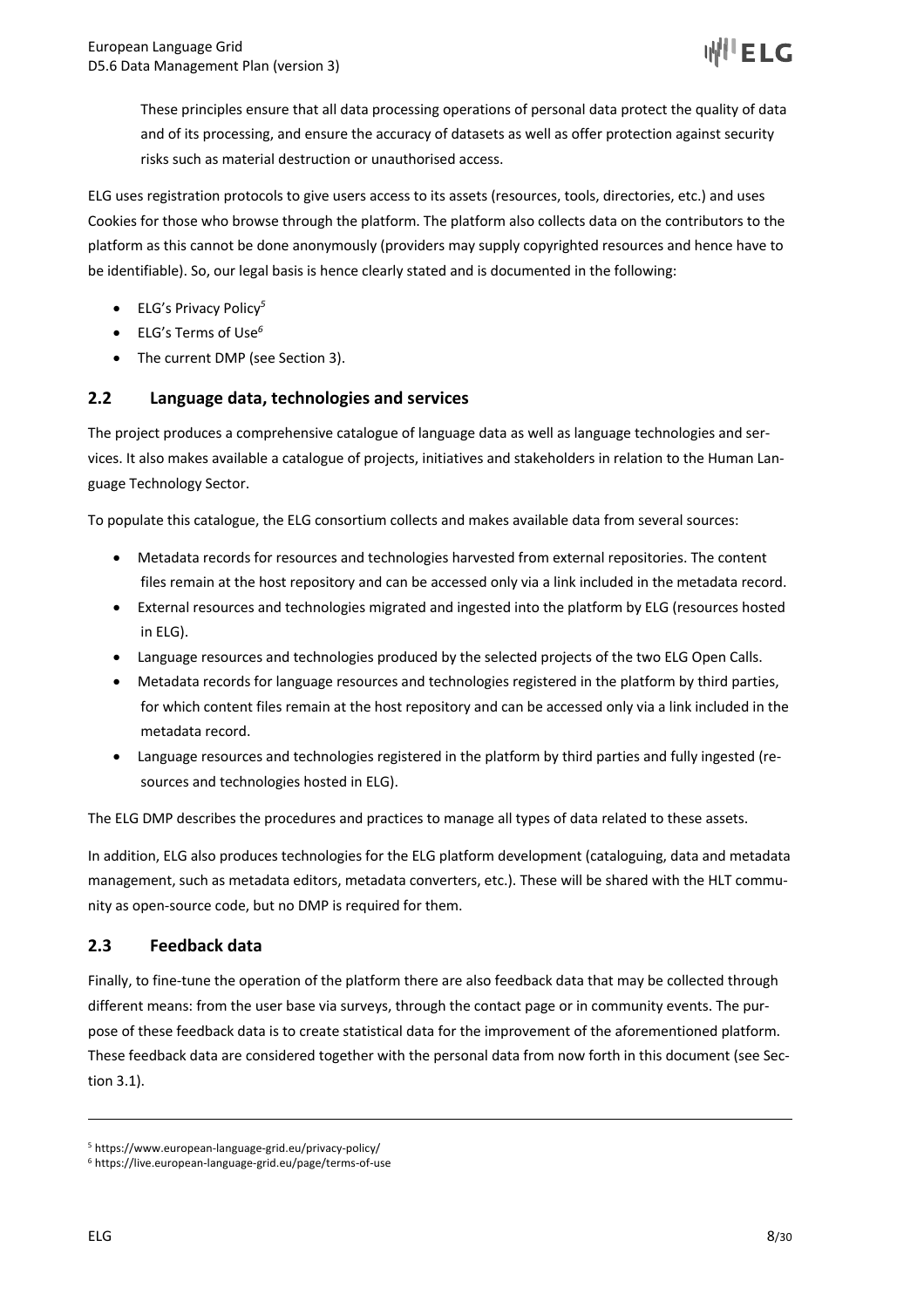

# **3 Data management policies for personal data**

## **3.1 Typology of personal data collected in ELG**

There are common features among the different items of personal data that may be processed during the course of the ELG. ELG provides thorough documentation about all the data types that fall within the definition of personal data as indicated in the GDPR:

## **Personal data provided by users through access and interaction with the project undergo the following actions, as reported in the ELG Privacy Policy:**

- Email addresses and other information processed through the contact forms: they are saved only for the purpose of responding to the message.
- Email addresses and other information collected through correspondence via email: the user's email address and other personal contact data are used for the correspondence with the user. Due to legal obligation every email correspondence is archived. Users have the right to access and modify their personal data (see further down).
- Email addresses processed through subscription forms (e.g., Newsletter): they are used for the purpose of receiving the subscribed service. These and other associated personal contact data are stored in our contact database, for as long as the recipient is registered to receive the Newsletter, as for the previous point, but not shared with anyone outside the ELG Consortium. Only Consortium members and the ELG boards have access to such information for reasons of project running.
- Registration information for attendance to community events: they are used for the purpose they were collected (e.g., registering to attend an event) and are not shared with people outside the ELG Consortium. Only Consortium members and the ELG boards have access to such information for reasons of project running. Registration information shall be retained only for a period of 6 months starting from the end of the event.
- Survey data and feedback data: they are not anonymous as the ELG needs to have people's names to know who wishes to contribute to or has questions regarding ELG. They are not shared with people outside the ELG Consortium. Only Consortium members and the ELG boards have access to such information for reasons of project running. Such data shall be retained for the duration of the project.
- Information on organisations and projects provided by the NCCs for the country profile: this is public information that can be published through the ELG Catalogue without any specific restriction.
- Email addresses for contact people provided by the NCCs: this is restricted information that is used by ELG to inform contact people about the metadata for the organisations (existence and request for enrichment). These email addresses are not made public.
- User/Stakeholder account information stored in the platform (e.g., logging information): this information is used for:
	- $\circ$  the purpose of using the platform (acquiring or providing some functional or non-functional services) and is stored in our contact database, as for the points above, and also
	- $\circ$  for the purpose of statistics and sending out notification messages whenever required (e.g., to inform providers about the publication of the items they have submitted).
- User/Stakeholder information stored in the platform (e.g. logging information) providing access to a different platform: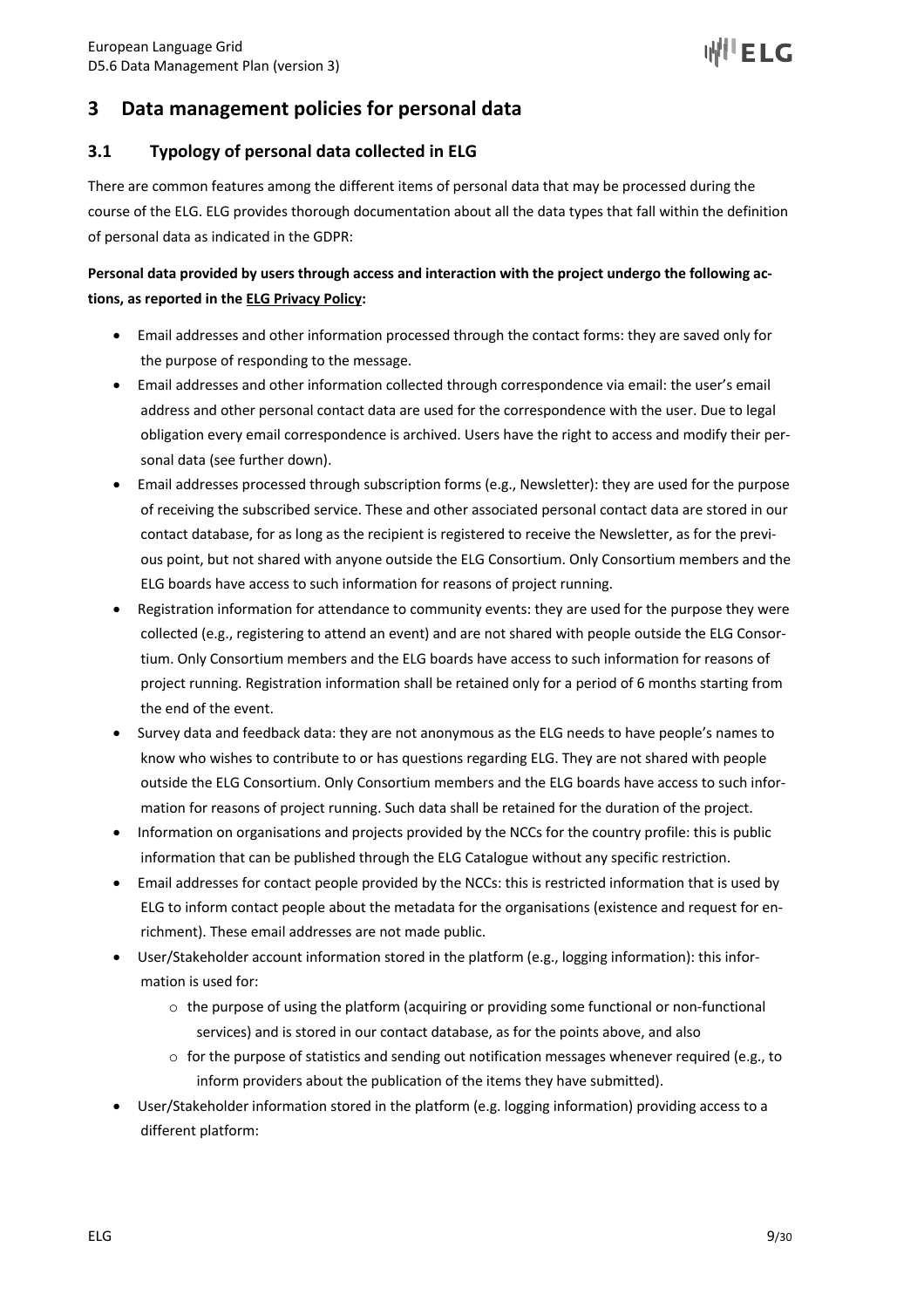- $\circ$  This may take place as part of a specific collaboration with an external service provider that allows ELG users to be redirected to their platform to use some service or tool (redirection taking place from ELG's page for the service/tool).
- o In this case, the service provider's login page will include an option "log in with ELG" that will redirect the service user to the ELG Keycloak.
- $\circ$  Once the user is logged in to ELG, if this is the first time they have attempted this "log in with ELG" for that particular service, then Keycloak will present a "consent screen".
- o The consent screen will detail exactly what permissions the external service provider is requesting and which items of personal data will be shared if the user grants consent, and remind the user that they can withdraw this consent at any time via their ELG profile. It will link to the service provider's terms of service and privacy policy documents to allow the user to verify how the provider will use their data before deciding whether to grant consent.
- $\circ$  If the user consents to this sharing, then Keycloak redirects back to the provider's tool with a code that it can then use to obtain a token including the user's name and email address.
- $\circ$  Once consent is granted, Keycloak remembers this, so a subsequent "log in with ELG" attempt may redirect back to that service immediately.
- $\circ$  However, if the user declines consent then they are sent back to the Service Provider's page without the authorization code, and their data is not shared with the Service Provider.
- Billing information:
	- o Special certification will be allowed to handle payment data.
	- $\circ$  This information should be saved only during the duration of the financial transaction.
	- $\circ$  It has been decided to use the services of a certified external provider to handle such critical data, together with transaction data, subscription data and changes, as well as logs, reports and other accounting information from the different Chargebee components<sup>7</sup>
	- $\circ$  After due consideration of all possible solutions, it has been decided to choose the existing commercial platform Chargebee<sup>8</sup>. With regard to the GDPR compliance of this service, a thorough assessment has been made. This has led to finding out that customers could choose to have their data hosted at one of three locations (including one in the European Union). Moreover, the support team is authorised to access these data from India or the United States. Data transfers occurring on this basis are regulated by the Standard Contractual Clauses that have been issued by the European Commission and that are deemed to provide adequate safeguards to the protection of personal data. In this regard, the ELG Consortium will pay specific attention to the implementation of these clauses following the Schrems II decision<sup>9</sup>.
- Access data: on every access to the ELG website some usage, transmission and connection data are collected, temporarily stored in a log file and regularly deleted after 90 days. These are listed in detail in the ELG Privacy Policy and in Section 3.2.2 further down.
- User statistics processed through automated means can be summarised as follows (with full details in the ELG Privacy Policy and in Section 3.2.2):

<sup>7</sup> See Deliverable D3.4 and Section 5.3.3 of ELG Deliverable D2.6 (Penny Labropoulou, Dimitris Galanis, Miltos Deligiannis, Katerina Gkirtzou, Leon Voukoutis, Athanasia Kolovou, Dimitris Gkoumas, Juli Bakagianni, Stelios Piperidis (ILSP), Florian Kintzel, Rémi Calizzano, Georg Rehm (DFKI), Ian Roberts, Kalina Bontcheva (USFD), Andis Lagzdiņš, Aivars Bērziņš (TILDE): ELG platform (final release)) for full details on the Chargebee platform.

<sup>8</sup> http://www.chargebee.com

<sup>9</sup> https://www.europarl.europa.eu/doceo/document/TA-9-2021-0256\_EN.html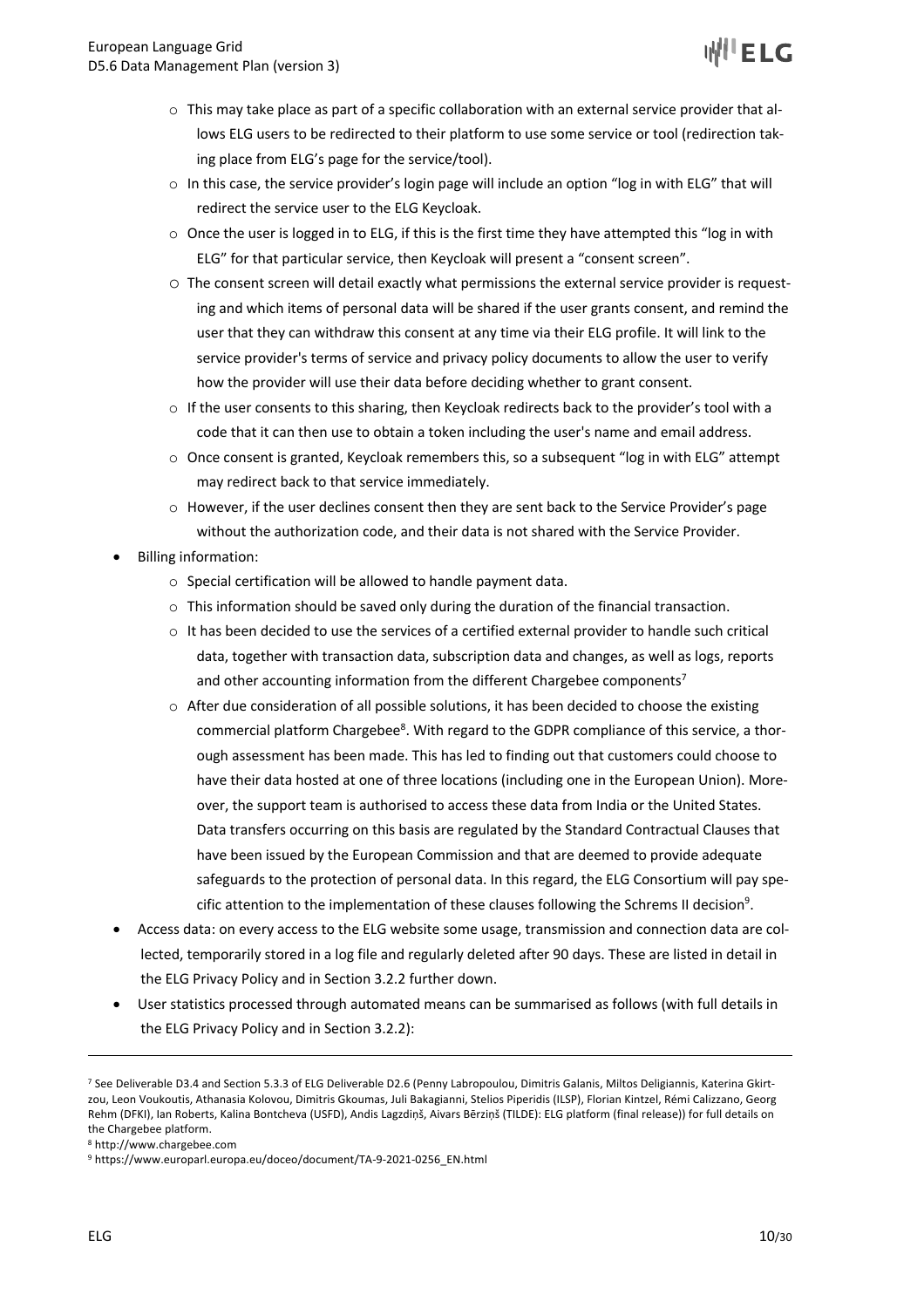

- o ELG's website uses Google Analytics.
- $\circ$  Google uses this information on behalf of the operator of the ELG website for the purpose of evaluating the user's use of the website.
- $\circ$  The information generated by the cookies about the user's use of the ELG website is transmitted to and stored by Google on servers in the United States. However, IP-anonymisation is activated on the ELG website.
- o Following recent developments brought by some European Data Protection Agencies with regard to the Schrems II decision by the European Court of Justice invalidating the Privacy Shield data sharing scheme: indeed Data Protection Authorities (DPAs) declared that transfers to the United States did not offer sufficient safeguards for European data subjects' personal data to be compliant. Therefore, this may be reworked to follow the review of European DPAs.

Users have the right to access their personal data and, if so wished, rectify, complete, delete, restrict or object to processing. In order to do so, they are invited to contact ELG's DPO (see Section 3.2.2).

#### **Personal Data included in Language Resources and Language Technologies:**

- Personal information related to providers of language data, technologies and services: this information is stored partly in a) the person's user account and b) in the metadata record of the resource, tool or service (s)he is providing through the ELG platform. The use made of this type of personal data is similar to that for the "User/Stakeholder account information stored in the platform" mentioned earlier in this section.
- Language data or technology metadata: metadata is used for the purpose of catalogue content description, storage and retrieval. Metadata records are made public once published by the metadata editors. These metadata may contain information on the data and technology providers and creators. Such information is public information available to catalogue users through the (functional or non-functional) service description page/entry. Such information remains accessible for as long as the service is available in the catalogue.

#### **Personal information processed through the ELG Open Calls:**

All personal information from evaluators and applicants participating in the ELG Open Calls for projects:

- 1. is stored on the ELG Open Call Platform, which is only available to the call organising institution (Charles University – CUNI);
- 2. some limited information needed for evaluation purposes (name, country, gender, topics of expertise, as well as CV and pdf of submitted project proposals) is also available to the ELG Pilot Board;
- 3. the data are processed on encrypted storage;
- 4. no personal information from either project evaluators or applicants is made public by ELG to the outside;
- 5. these data will be kept for five years after payment of the balance (in accordance with ELG's GA Article 18).

The purpose for keeping these data is specified in the registration forms both evaluators and applicants fill-in and comply with:

• Project evaluators: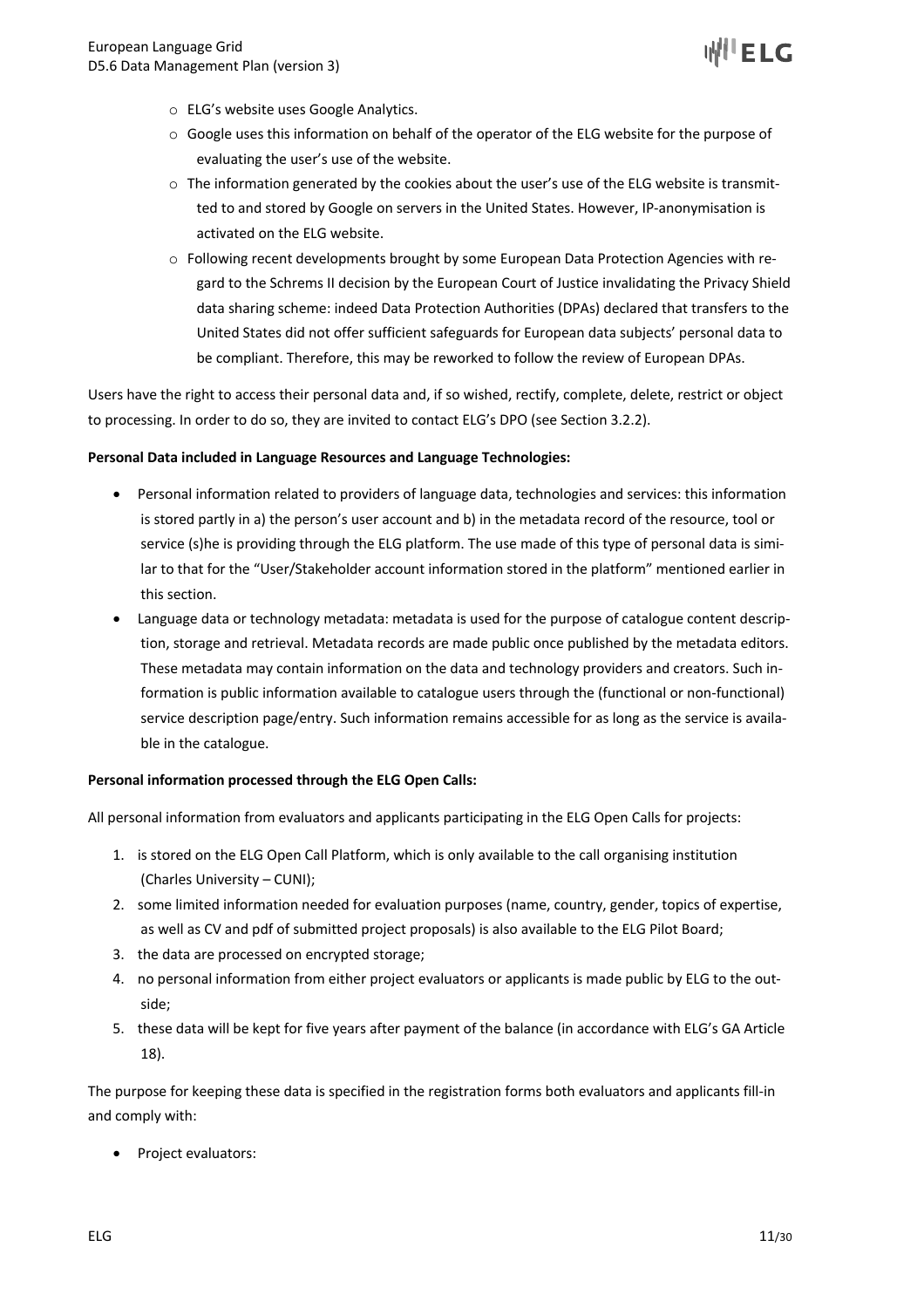

 $\circ$  Quoted from the registration form for evaluators where evaluators confirm their consent: "*I hereby grant a permission to Charles University, residing in Ovocný trh 560/5, 116 36 Prague 1, company: VAT Number: CZ00216208 (hereinafter "CU"), acting as a controller of personal data of all faculties and other parts of CU, to process my following personal data: name, surname, title/s, nationality, email, phone and professional experience for the purpose of selecting members of expert panel evaluating pilot projects within the EU project European Language Grid No. 825627.*"

- Project applicants:
	- $\circ$  Quoted from the submission form for project proposals where applicants confirm their consent:

*"We hereby grant a permission to Charles University, residing in Ovocný trh 560/5, 116 36 Prague 1, company: VAT Number: CZ00216208 (hereinafter "CUNI"), acting as a controller of personal* data of all faculties and other parts of CUNI, to process the personal data filled in this submission *form for the purpose of selecting pilot projects and providing the financial support for the selected projects within the EU project European Language Grid No. 825627."*

## **3.2 Compliance with GDPR**

Pursuant art. 5 (1) e) of the GDPR, personal data is only kept in a form which permits identification of data subjects for no longer than is necessary for the purposes for which the personal data are processed (storage limitation). Moreover, personal data is stored in a manner that ensures appropriate security of the data, including protection against unauthorised or unlawful access and against accidental loss, destruction or damage, using appropriate technical or organisational measures (data integrity and confidentiality). All these aspects of personal data are further analysed in the sections below.

#### **3.2.1 Data Privacy Impact Assessment**

The first step to document the compliance process that is in place by the project consortium is to measure how the project and the data processing that are foreseen may impact privacy. This is mandatory under the GDPR in the event that these processes would cause high risks on the rights and liberties of the persons. Thus:

- 1. This impact analysis is a declarative procedure that should be conducted by projects potentially collecting massive amounts of personal data.
- 2. This is a required step in the event of an audit, but does not need to be linked to the sharing or distribution of a resource.

There are several methods to perform this analysis. Below we present two which are easy to follow and recommended. Either of them can be adopted by the Consortium to ensure that any needed corrective measures are taken immediately:

• The *French National Commission on Informatics and Liberty* (CNIL) provides **software**<sup>10</sup> that helps conduct this assessment. Identification of similar tools at the EU and the Member State levels will be carried out if and as needed.

<sup>10</sup> https://www.cnil.fr/fr/outil-pia-telechargez-et-installez-le-logiciel-de-la-cnil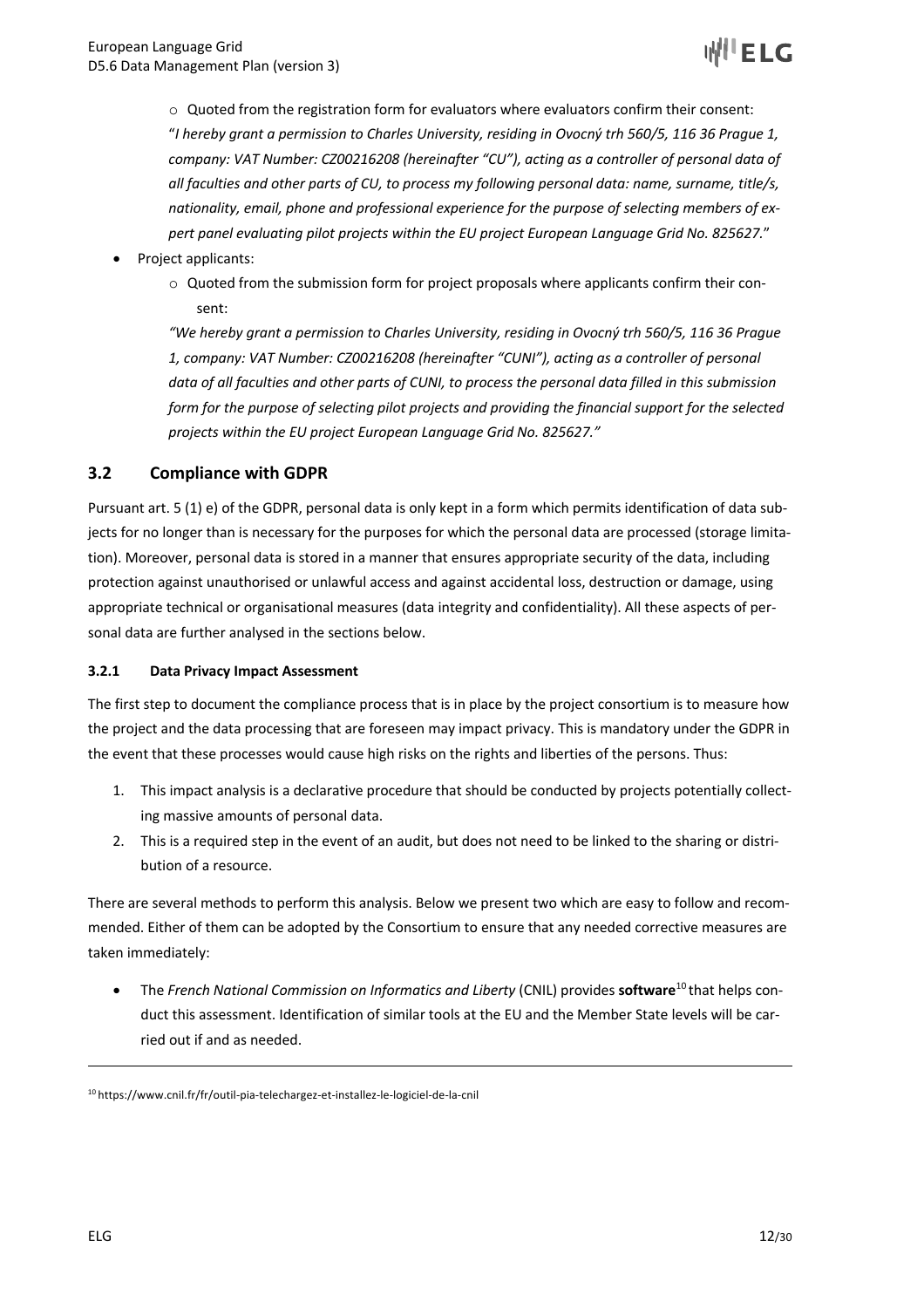• The UK's Information Commissioner's Office (ICO) provides a **form**<sup>11</sup> to carry out a Data protection impact assessment.

Should ELG incur into either (1) or (2), the project's coordinating team will liaise with ELG's legal team to carry out the assessment.

#### **3.2.2 Implementation of a robust Privacy Policy**

The main policies that document the compliance with the GDPR are the ELG Privacy Policy<sup>12</sup> and the Terms of Use policy<sup>13</sup> that focus on data that is being processed with direct input from the users or participants in the project. As such, this policy document enables the consortium to provide the necessary information to the user about the ways such data is being processed and used within the project.

The ELG Privacy Policy provides the following elements to ensure compliance with GDPR rules<sup>14</sup>:

- Indication of Data controller's identity and contact details:
	- o Phone: +49 (0)30/23895-1833
	- o Email: georg.rehm@dfki.de
- Indication of Data protection officer's identity and contact details:
	- o Phone: +49 (0)631 / 205 75-0
	- o Email: datenschutz@dfki.de
- Indication of the purpose of data processing:
	- o Provision of the information offered in the course of the public communication of the DFKI (on behalf of ELG).
	- o Establishment of contact and correspondence with visitors and users.
- Indication of legal basis under which the data is going to be processed:
	- o *Anonymous and protected usage*: Visit and usage of the ELG website are anonymous. At our website personal data are only collected to the technically necessary extent. The processed data will not be transmitted to any third parties or otherwise disclosed, except on the basis of concrete lawful obligations. Within our information offering we do not embed information or service offerings of third-party providers.
	- $\circ$  While using our website the data transmission in the internet is being protected by a generally accepted secure encryption procedure and hence cannot easily be eavesdropped or tampered.
	- o *Access data*: On every access to our website some usage, transmission and connection data will be collected, temporarily stored in a log file and regularly deleted after 90 days.
	- o On every access/retrieval the following data are stored:
		- IP address
		- transmitted user agent information (in particular type/version of web browser, operating system etc.)
		- transmitted referrer information (URL of the referring page)
		- date and time of the access/retrieval

<sup>11</sup> https://gdpr.eu/wp-content/uploads/2019/03/dpia-template-v1.pdf

<sup>12</sup> https://www.european-language-grid.eu/privacy-policy/

<sup>13</sup> https://live.european-language-grid.eu/page/terms-of-use

<sup>&</sup>lt;sup>14</sup> This is an excerpt. The full details are in the Privacy Policy document: https://www.european-language-grid.eu/privacy-policy/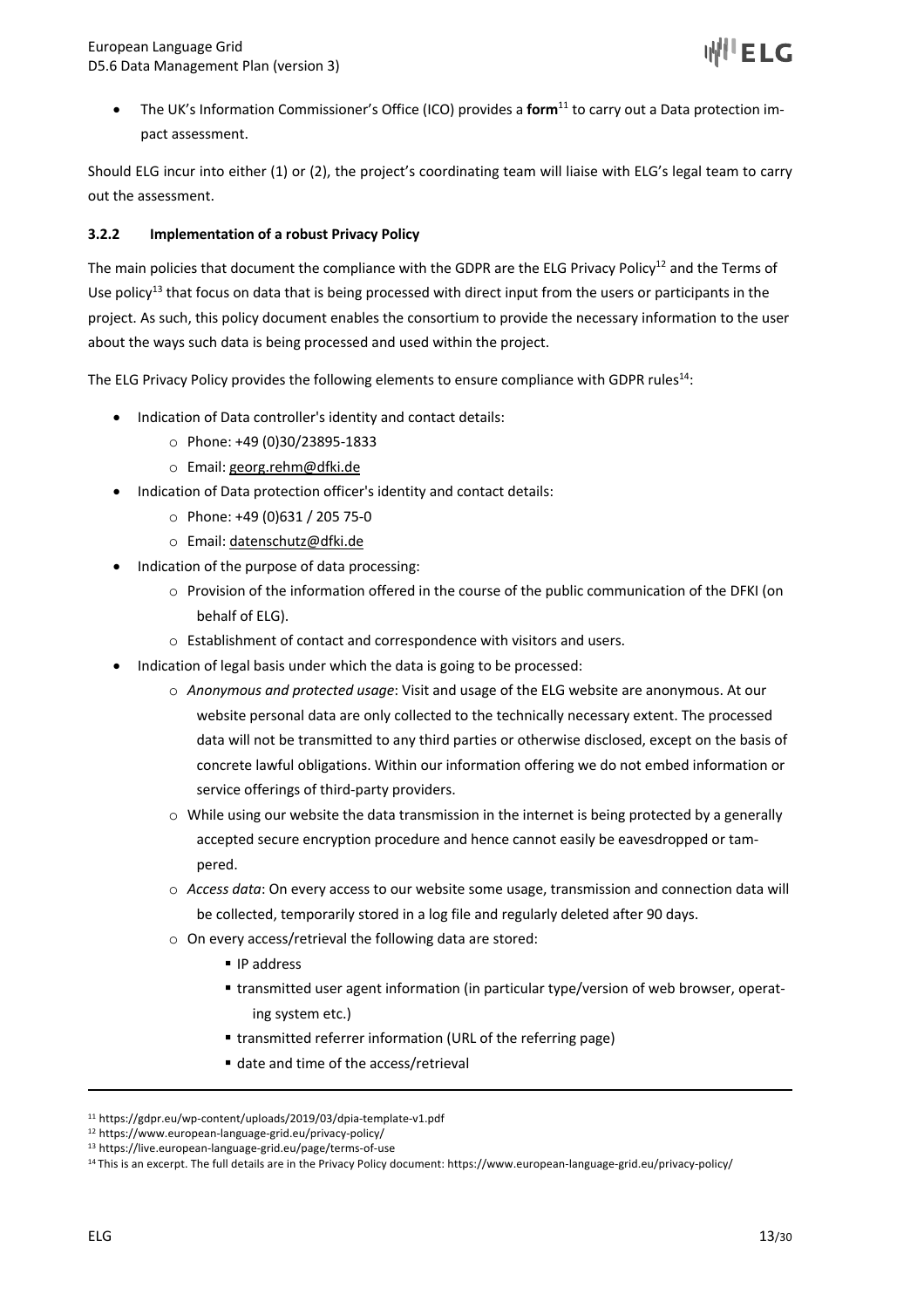- transmitted access method/function
- transmitted input values (search terms etc.)
- retrieved page respective file
- transmitted amount of data
- status of processing the access/retrieval

The processing of the access data is lawful because it is necessary for the purposes of the legitimate interests pursued by the ELG Consortium, represented by DFKI. The legitimate interests pursued by DFKI are the adaptation and optimisation of the information offering and the investigation, detection and prosecution of illegal activities in connection with the usage of the ELG website.

The stored data records can be statistically evaluated in order to adapt and optimize the website to the needs of visitors. No technique that offers the possibility to retrace the access characteristics of users (tracking) is applied. The creation of user profiles and automated decisionmaking based on it is precluded.

The stored data records are not attributable to specific persons. They are not being combined with other data sources. However, the stored data can be analysed and combined with other data sources, if we become aware of concrete indications of any illegal usage.

- What personal data we collect and why we collect it:
	- o Contact Forms:
		- § Personal information sent through the contact form, in particular email addresses, is saved only for the purpose of responding to the message.
	- o Cookies:
		- We use so-called cookies on the ELG website. Cookies are small files that are being stored by the visitor's web browser. The cookies used on the ELG website do not harm the user's computer and do not contain any malicious software. They offer a user-friendly and effective usage of the website. We do not use cookies for marketing purposes.
		- We transmit so-called session cookies to the visitor's web browser. They are valid only for the duration of his/her visit to the ELG website and they do not have any meaning outside of the web site. The session cookies are needed in order to identify the user's session with a unique number during his/her visit and to transmit our contents in the preferred language. At the end of the visit the session cookies are automatically deleted upon termination of the web browser.
		- § We also transmit permanent cookies to the visitor's web browser with a validity period of at most 365 days. We are exclusively using these cookies in order to respect the user's settings for the type of presentation (normal, inverted) and for the font size. Furthermore, it is recorded whether the visitor has taken notice of the information about the usage of cookies in his/her web browser.
- The visitor can adjust his/her web browser such that (s)he is informed on setting cookies and allow cookies on an individual basis resp. exclude the acceptance of cookies for specific cases or generally. The user can also adjust the automatic deletion of cookies upon termination of the web browser. Upon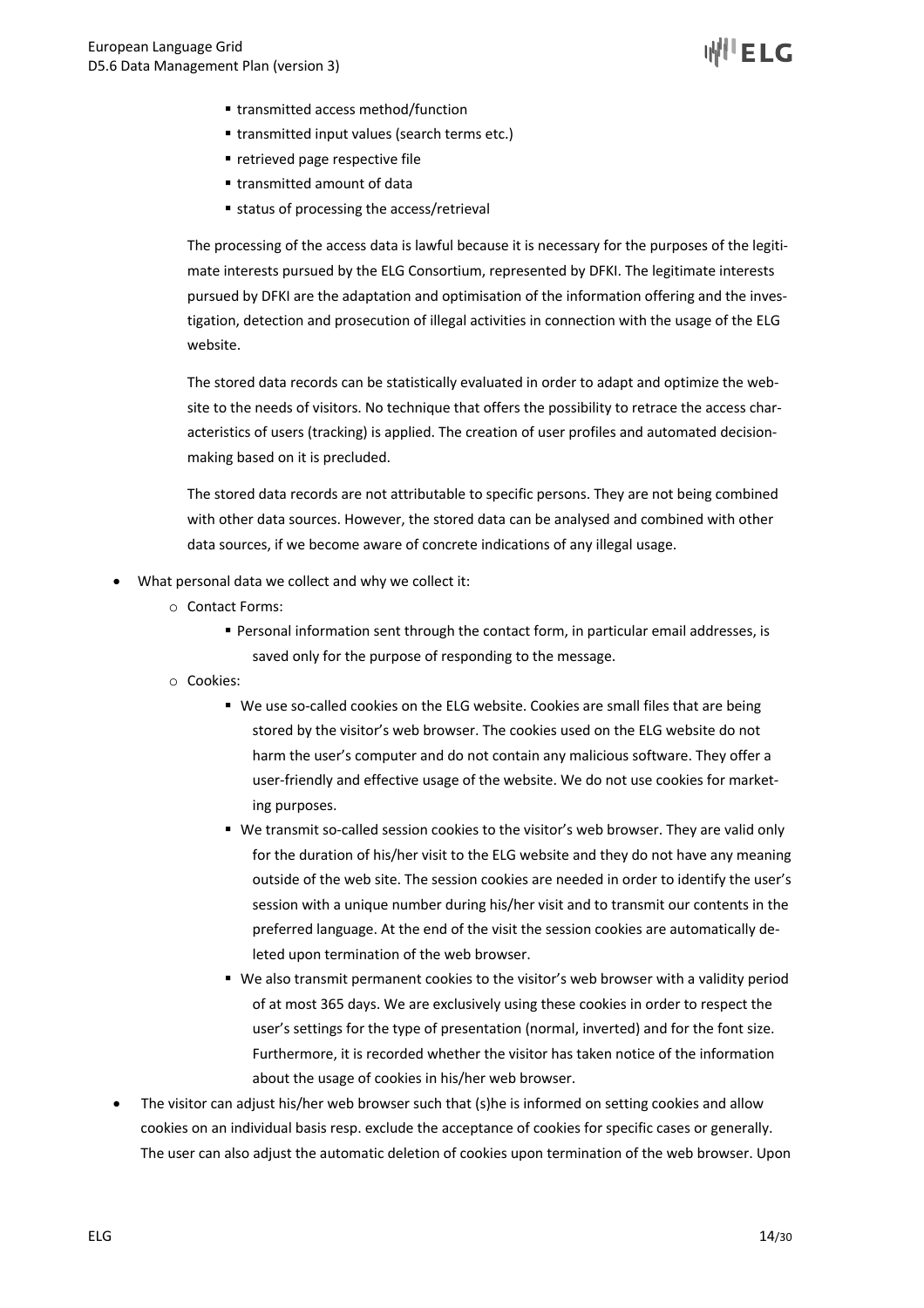deactivation of cookies the functionality of the ELG web site can be limited. In any case, the ELG's information offering is available to its full extent.

- o Embedded content from other websites:
	- § Articles on this site may include embedded content (e.g., videos, images, articles, etc.). Embedded content from other websites behaves in the exact same way as if the visitor has visited the other websites.
	- § These websites may collect data about the user, use cookies, embed additional thirdparty tracking, and monitor his/her interaction with that embedded content, including tracking his/her interaction with the embedded content if (s)he has an account and is logged in to that website.
- $\circ$  Analytics<sup>15</sup>:
	- ELG's website uses Google Analytics, a web analytics service provided by Google, Inc. ("Google"). Google Analytics uses "cookies" to help the website analyse how users use the site. The information generated by the cookie about the use of the website is transmitted to and stored by Google on servers in the United States. As mentioned in the previous section, the use of Google Analytics will be reevaluated following the recommendations of the European Data Protection Authorities.
	- § IP anonymisation is activated on this website. ELG's user's IP address is truncated within the area of Member States of the European Union or other parties to the Agreement on the European Economic Area. Only in exceptional cases the whole IP address will be first transferred to a Google server in the USA and truncated there.
	- § Google will use this information on behalf of the operator of this website for the purpose of evaluating the user's use of the website, compiling reports on website activity for website operators and providing them other services relating to website activity and internet usage.
	- **The IP address, that the user's Browser conveys within the scope of Google Analytics,** will not be associated with any other data held by Google. The user may refuse the use of cookies by selecting the appropriate settings on his/her browser, however it should be noted that if this is done the user may not be able to use the full functionality of this website. The visitor can also opt-out from being tracked by Google Analytics with effect for the future by downloading and installing Google Analytics Optout Browser Addon for the user's current web browser: http://tools.google.com/dlpage/gaoptout?hl=en.
	- § As an alternative to the browser Addon or within browsers on mobile devices, the user can click on the link Disable Google Analytics in order to opt-out from being tracked by Google Analytics within this website in the future (the opt-out applies only for the browser in which the user sets it and within this domain). An opt-out cookie will be stored on the user's device, which means that (s)he will have to click the link again, if (s)he deletes his/her cookies.

<sup>&</sup>lt;sup>15</sup> This has been introduced in Section 3.1.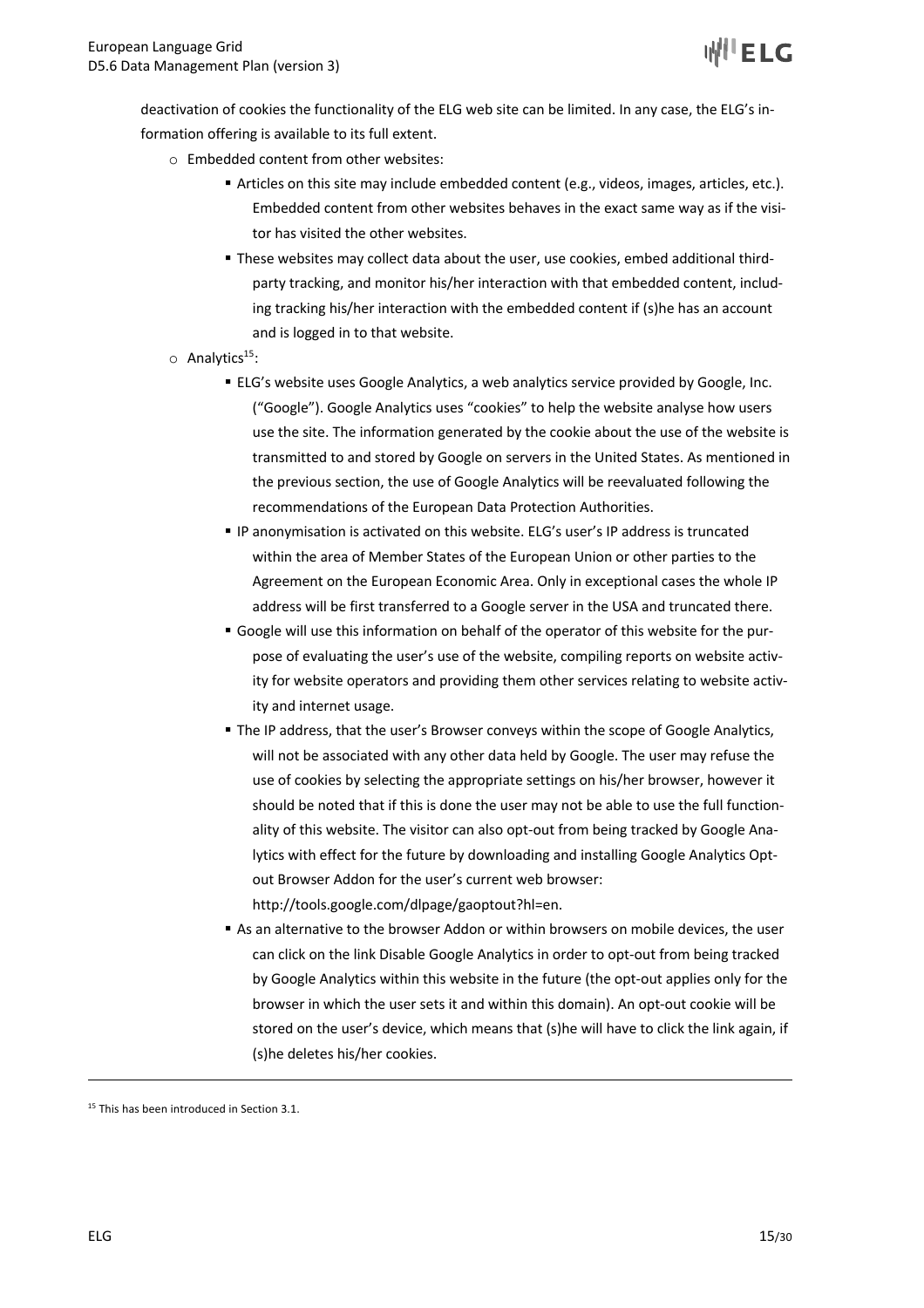- $\circ$  Correspondence: The user has the option to contact the ELG team by email<sup>16</sup>. The latter uses the former's email address and other personal contact data for the correspondence with him/her. Due to legal obligation every email correspondence is archived. Subject to our legitimate interests the user's email address and other personal contact data may be stored in our contact database. In this case the user receives corresponding information on the processing of his/her contact data.
- o Information regarding the users' rights about their data:
	- Besides the information in this data protection policy the user has the right to access his/her personal data. To ensure fair data processing, (s)he has the following rights:
		- The right to rectification and completion of his/her personal data
		- The right to erasure of his/her personal data
		- The right to restriction of the processing of his/her personal data
		- The right to object to the processing of his/her personal data on grounds related to his/her particular situation
		- To exercise these rights, the user is invited to contact ELG's data protection officer:
			- o Phone: +49 (0)631 / 205 75-0
			- o Email: datenschutz@dfki.de
		- Furthermore, the user has the right to lodge a complaint with a supervisory authority if (s)he considers that the processing of his/her personal data infringes statutory data protection regulations.
- $\circ$  Sharing feature: a feature allowing users to share ELG records on social media platforms has also been implemented in the ELG platform. This feature has also been considered in the ELG Privacy Policy and Terms of Use to inform users about the fact that when they use this feature they are bound by the Terms of Service of the relevant social media.

#### **3.2.3 Limitation of access**

As a general policy, limitation of access is a valid security measure that is implemented by ELG. In all operations related to personal data processing, there is a severe restriction of access and a strict selection of persons that are authorised to have access to personal data. These are members of the DFKI team.

There are also other technical measures put in place regarding this access forbidding the persons that may have access to personal data to exchange personal data outside the authorised personnel.

#### **3.2.4 Anonymisation of personal data in language resources, technologies and services**

Language resources, either ingested from external sources, uploaded by third parties or produced within the ELG Open Calls, may contain personal data (e.g., Named Entities). Therefore, there is a specific procedure that fosters protection and distribution of those resources, if there are reasons to share these with outsiders. This is explained below.

There are three major concerns that need to be taken into consideration for the management of language data containing personal information:

<sup>16</sup> https://www.european-language-grid.eu/contact/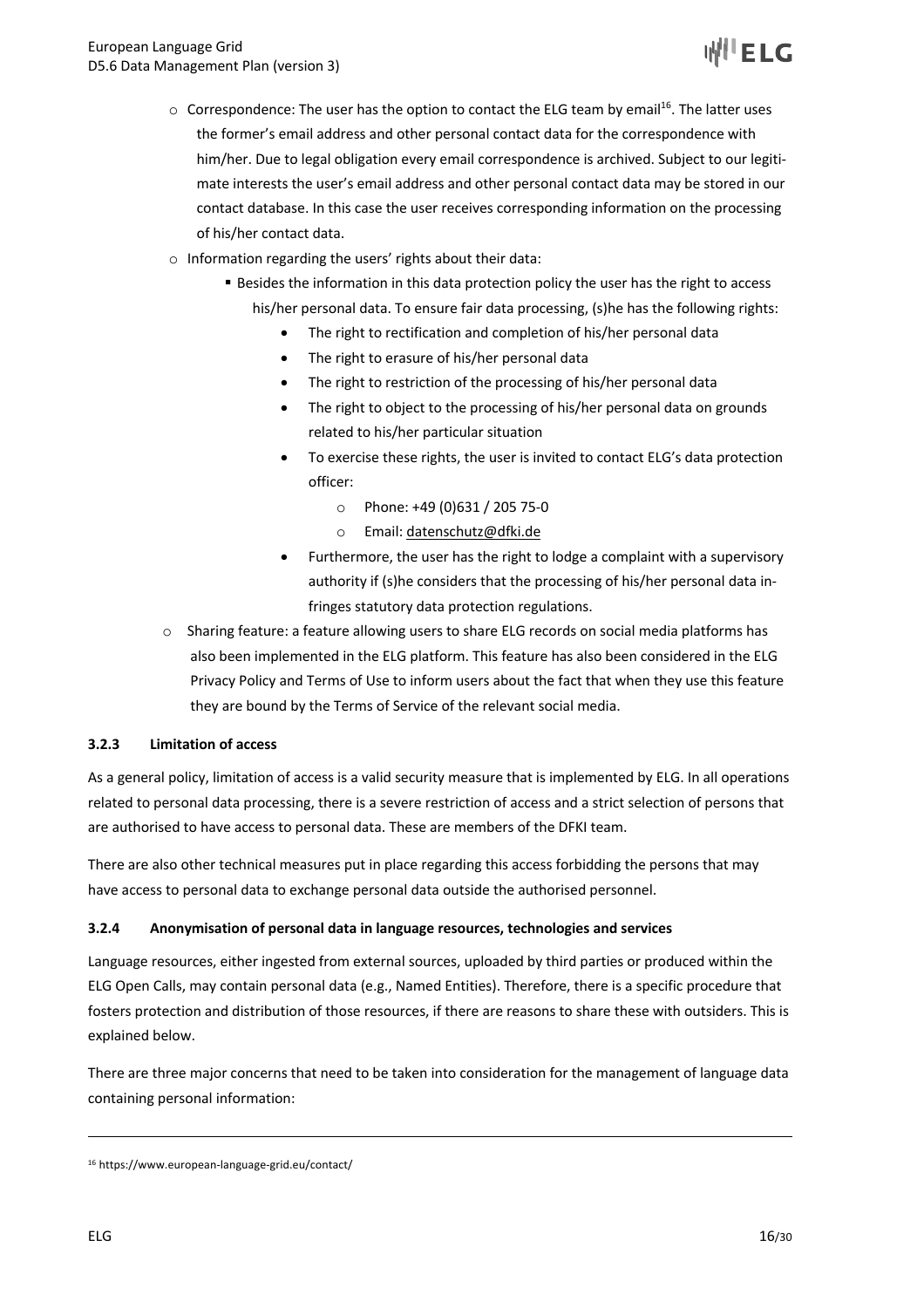- 1. The first concern regards resources ingested by the ELG Consortium from external sources. The consortium makes sure that these datasets have been processed according to GDPR rules and that all information required by the GDPR is distributed along with the resources (such as consent forms if necessary, or other compliance documents). In the event that this is not possible, the ELG consortium may run anonymisation or pseudonymisation operations on the datasets that are concerned in order to ensure compliance with the GDPR, especially for redistribution.
- 2. The second concern is about the distribution of resources to players located in countries that may not protect personal data at the same level as European Union countries do (the GDPR forbids transfer of personal data collected in compliance with GDPR outside a list of countries<sup>17</sup>). These transfers should be strictly limited by technical measures preventing unauthorised users from accessing the resources or legal measures requiring that users from third party countries perform satisfying data protection operations as required by GDPR. Regarding the transfer to third countries (which are not within the list of countries providing adequate data protection safeguards), the ELG Consortium will perform all transfers according to the updated Standard Contractual Clauses decision enacted by the European Commission on June 4, 2021, which issue a contractual template deemed to provide adequate safeguards for transfers to third countries $^{18}$ .
- 3. Regarding language data or tools provided by external providers, the ELG Consortium can advise on pseudonymisation techniques and tools, but the GDPR compliance of the resource remains the sole responsibility of the provider.

## **3.3 Hosting and storage of personal data items**

The issues of storage and hosting are clearly linked with security issues but here we focus on the structure that is being deployed for the proper functioning of the Grid.

A few key features are that:

- The storage facilities are protected by robust encryption (see Sections 3.1 and 3.2.2) to prevent external breaches.
- The hardware infrastructure is accessible to authorised persons only (Sections 4.4.2 and 4.4.4).
- Several Kubernetes virtual sub-clusters (elg-core, elg-backend, elg-srv, together with some other separate namespaces allocated for LT services) are used to restrict access to the respective containers that run within.
- There are regular backups of the whole infrastructure and the backups are stored according to rules established by the consortium:
	- o Daily backups with 7 days retention are carried out for WordPress pages and the staging website.
	- $\circ$  The staging site mirrors the whole content of the european-language-grid.eu instance.
	- o Content is manually transferred from staging to live and vice-versa so that they are completely separate from each other.

<sup>&</sup>lt;sup>17</sup> These are countries where appropriate safeguards are in place and EU considers that data protection regulations are appropriate and equivalent to the EU GDPR (https://ec.europa.eu/info/law/law-topic/data-protection/international-dimension-data-protection/adequacy-decisions\_en).

<sup>18</sup> https://eur-lex.europa.eu/legal-content/EN/TXT/PDF/?uri=CELEX:32021D0914&from=EN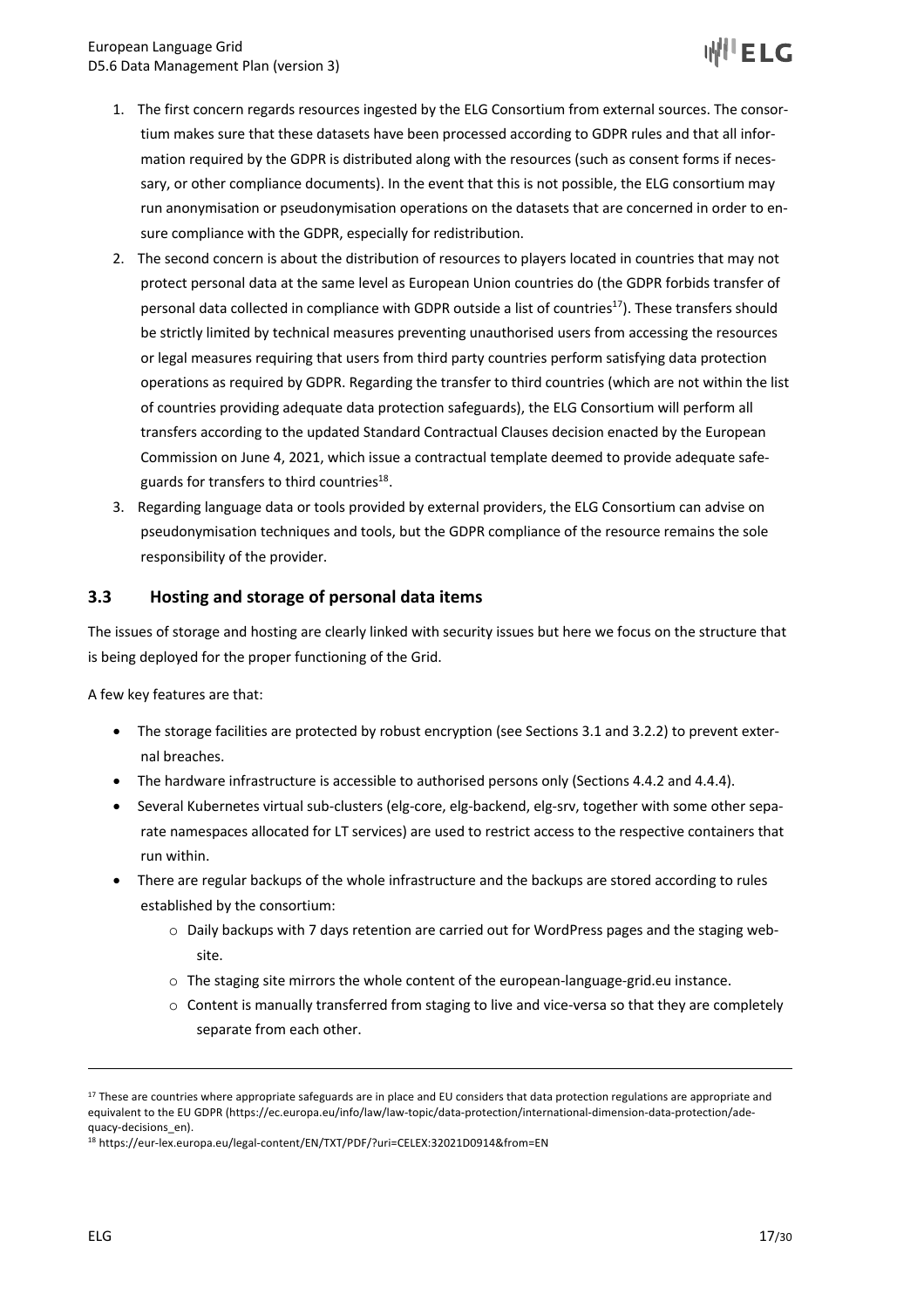# **4 Data management policies for language data, technologies and services**

## **4.1 Typology of language data processed by the ELG**

As already mentioned, the ELG platform collects and produces a wide range of language resources, technologies and services that are made available to the community at large. These can be categorised as follows:

- Language data, technologies and services provided by infrastructures operated by the Consortium partners (e.g., LINDAT/CLARIAH-CZ<sup>19</sup>) and collaborating infrastructures (e.g., CLARIN-SI, CLARIN-PL, HuggingFace, etc.);
- Language data, technologies and services identified from external providers (e.g., Zenodo<sup>20</sup>);
- Language data, technologies and services produced through the ELG Open calls;
- Language data, technologies and services produced by third parties and integrated into the platform;
- Language data produced as output from the ELG tools and services (data processed within ELG);
- Language metadata produced along with language data;
- Technologies produced for platform development.

The privacy issues related to the storage, access and distribution of language data were described in Section 3 together with those regarding personal data. The following sections focus on the specific data management issues related to the treatment of the language data by their creators and in agreement with ELG.

## **4.2 Compatibility with the ELG metadata schema**

The ELG metadata schema<sup>21</sup> plays a key role in the infrastructure as it helps ensure compliance with FAIR principles such as Findability (see Section 4.4.1). The language data, technologies and services that are being produced during the Open Calls, or those provided either by Consortium members or by third parties under bilateral agreements, will comply with the ELG metadata by design or through a conversion procedure.

The major issue behind this regards data, technologies and services harvested from external producers and providers. To address this issue:

- The ELG consortium has defined a set of minimal metadata elements<sup>22</sup> that are mandatory in order to be compatible with the ELG metadata schema and thus ensure proper compatibility and consistency with the ELG catalogue.
- A "relaxed" version of the metadata model has been introduced in ELG's final release that allows for metadata records from catalogues with limited information to be imported. This ensures flexibility and uptake and allows to bring on board metadata records for datasets that would otherwise be missed (sometimes belonging to large and relevant repositories such as Hugging Face<sup>23</sup>, Zenodo<sup>24</sup>, etc.)
- When looking at repositories to be ingested and/or harvested, ELG partners have developed and will develop appropriate converters<sup>25</sup> to ingest these resources with the right metadata descriptions. This

<sup>19</sup> https://lindat.cz

<sup>20</sup> https://zenodo.org

<sup>21</sup> https://european-language-grid.readthedocs.io/en/stable/all/A2\_Metadata/Metadata.html

<sup>22</sup> https://european-language-grid.readthedocs.io/en/stable/all/A2\_Metadata/MinimalVersion.html

<sup>23</sup> https://huggingface.co

<sup>24</sup> https://zenodo.org

<sup>&</sup>lt;sup>25</sup> For full details on the converters developed for the ELG release 1, please refer to ELG Deliverable D5.1: Victoria Arranz, Khalid Choukri, Valérie Mapelli, Cristian Martinez (ELDA), Penny Labropoulou, Miltos Deliglianis, Stelios Piperidis (ILSP): Identification and collection of existing datasets, models, identified gaps and plans (version 1).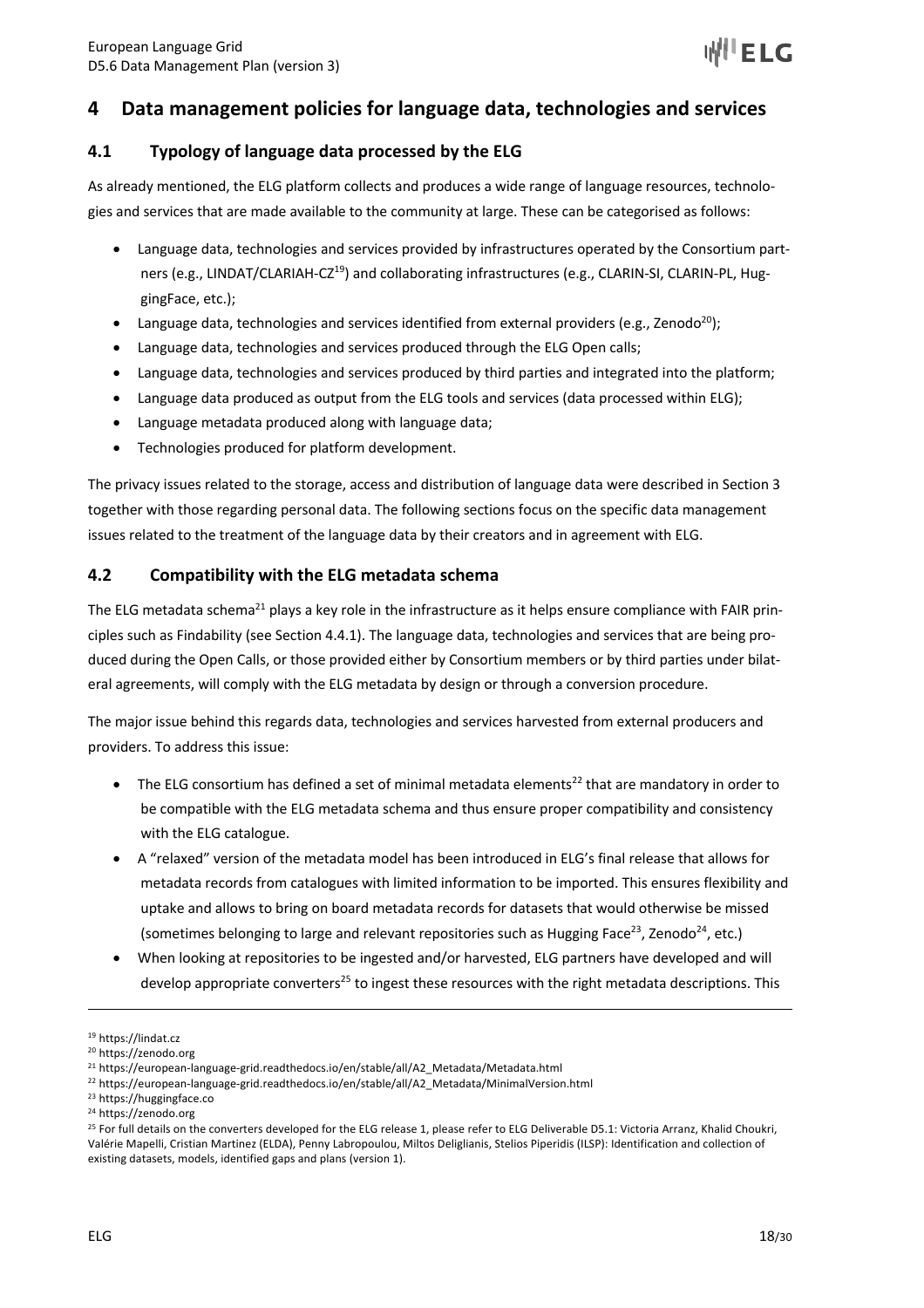has been the case towards the ingestion of several repositories such as  $ELRA^{26}$ , and LINDAT-CLARIAH-CZ reported in Appendix A.

## **4.3 Metadata licensing and sharing**

Metadata provides essential information to describe resources, technologies, and services and constitute a special data type. The Consortium has agreed to release the public part of the metadata descriptors under a very permissive licence (Creative Commons). The metadata can be harvested by any interested party.

Moreover, the metadata information that describes each resource, technology and service can be exported as an XML file compliant with the ELG schema, with no access restriction.

#### **4.4 Making ELG data compatible as FAIR data**

Due to the specific nature and wide variety of the ELG content, the application of FAIR principles has been duly studied to put in place the best practices to ensure compatibility between those principles and the GDPR.

#### **4.4.1 Findability**

Findability is usually measured by 4 criteria (F1 to F4 below) as defined by the following FAIR principles:

- 1. F1. (Meta)data is assigned a globally unique and persistent identifier. This is a key element of description and identification. ELG uses PIDs as defined by the major data centres and will soon support their assignment for LRTs. At present, the ISLRN<sup>27</sup> is the PID used for the metadata description of records provided by repositories such as ELRA. When other PIDs are used in the descriptions of harvested language data, these are also stored as reference (e.g., DOI in the Zenodo datasets). Having such Internationalised Resource Identifier (IRI) facilitates linking to and exchange of metadata records in other catalogues, which increases the overall visibility of the ELG metadata records<sup>28</sup>:
	- o For the assignment of PIDs to the ELG-compatible services and ELG-hosted resources, it has been decided to use the DataCite<sup>29</sup> service, which provides Digital Object Identifiers (DOIs)<sup>30</sup>.
	- $\circ$  Remaining services and data sets (not hosting the content files) as well as metadata for organizations and projects are identified by the URL of their landing page.
	- o The DOI versioning scheme introduced by Zenodo has been adopted to manage versioning: this implies that a different DOI will be used per resource version, and and an additional "Concept DOI" is used to represent all the resource's versions and link them together.
- 2. F2. Data are described with rich metadata: the ELG metadata schema for LR, LT, and stakeholders (for the directories) is complete and metadata has been normalised to cover all the targeted data.
- 3. F3. Metadata clearly and explicitly includes the identifier of the data they describe: this refers back to the PID established in F1. The dataset's PID is explicitly included in its metadata description.
- 4. F4. (Meta)data are registered or indexed in a searchable resource: This index is part of the ELG cataloguing process and complies with the principles of privacy protection:

<sup>26</sup> http://catalogue.elra.info/en-us/

<sup>27</sup> http://www.islrn.org

<sup>28</sup> Cf. ELG Deliverable D2.6 for full details.

<sup>29</sup> https://datacite.org

<sup>30</sup> http://www.doi.org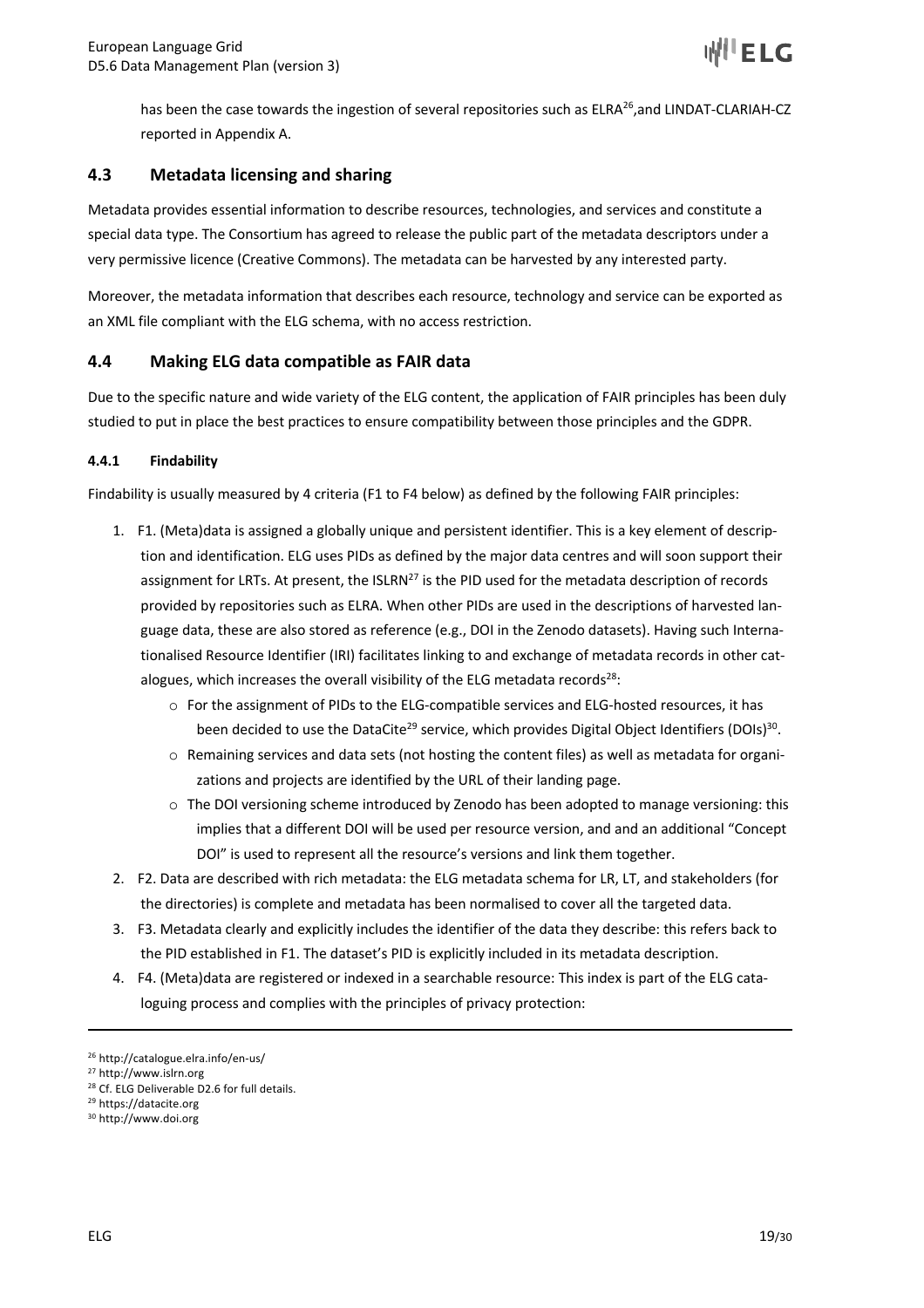

- o Access to some parts is strictly limited to certain persons within the consortium (see Section 3.2.3), this is specifically the case for providers' email addresses, which are not viewable by outsiders through the ELG Catalogue.
- o Further, when metadata is exported, emails are not exposed unless the ELG has people's explicit consent and indication to do so.
- $\circ$  However, first names and family names from authors/creators are exposed as best practice for bibliographic referencing and cataloguing following research practices and principles.

#### **4.4.2 Accessibility**

A specific access process has been implemented to ensure that only authorised users have access to the various types of ELG data:

- 1. User data derived from all personal information provided by users when they use the websites and services provided by ELG.
- 2. Personal data comprised in Language resources, tools, and services, and
- 3. Language data, technology and services themselves.

This access process manages the access to the above data by different channels (through the ELG catalogue, its website pages, etc.) and allows for different access levels, such as informative (browsing through the LRTs descriptions), free download (according to open licencing), registered download under specific conditions of use, LRT providing and execution of services.

The ELG platform supports different functionalities for data access through REST APIs. Furthermore, users can have access to the platform through the web-based UI and a Python package<sup>31</sup>.

The ELG Terms of Use<sup>32</sup> (also described in Section 3.2.2) provide users with clear directives on how to access and use the above data in accordance with rules and regulations.

#### **4.4.3 Interoperability**

To be interoperable, the ELG platform has developed a metadata schema that is built on existing ones (META-SHARE $^{33}$ , CMDI $^{34}$ , etc.). ELG also advocates for the use of best practices within each of the Language Technology areas it addresses (data format, knowledge representation, etc.). An important added value of ELG is the use of containerisation techniques to make the data interoperable. An application and its dependencies can be packed in a virtual container, enabling the application to run in different locations in a simpler and lighter manner.

Interoperability is ensured in two ways:

• For personal data that must be interoperable: a simple exchange format (CSV or XML) will be used.

<sup>&</sup>lt;sup>31</sup> Cf. ELG Deliverable D2.6 for full details.

<sup>32</sup> https://live.european-language-grid.eu/page/terms-of-use

<sup>33</sup> http://www.meta-share.org/knowledgebase/overviewOfTheMetadataModel

<sup>34</sup> https://www.clarin.eu/content/component-metadata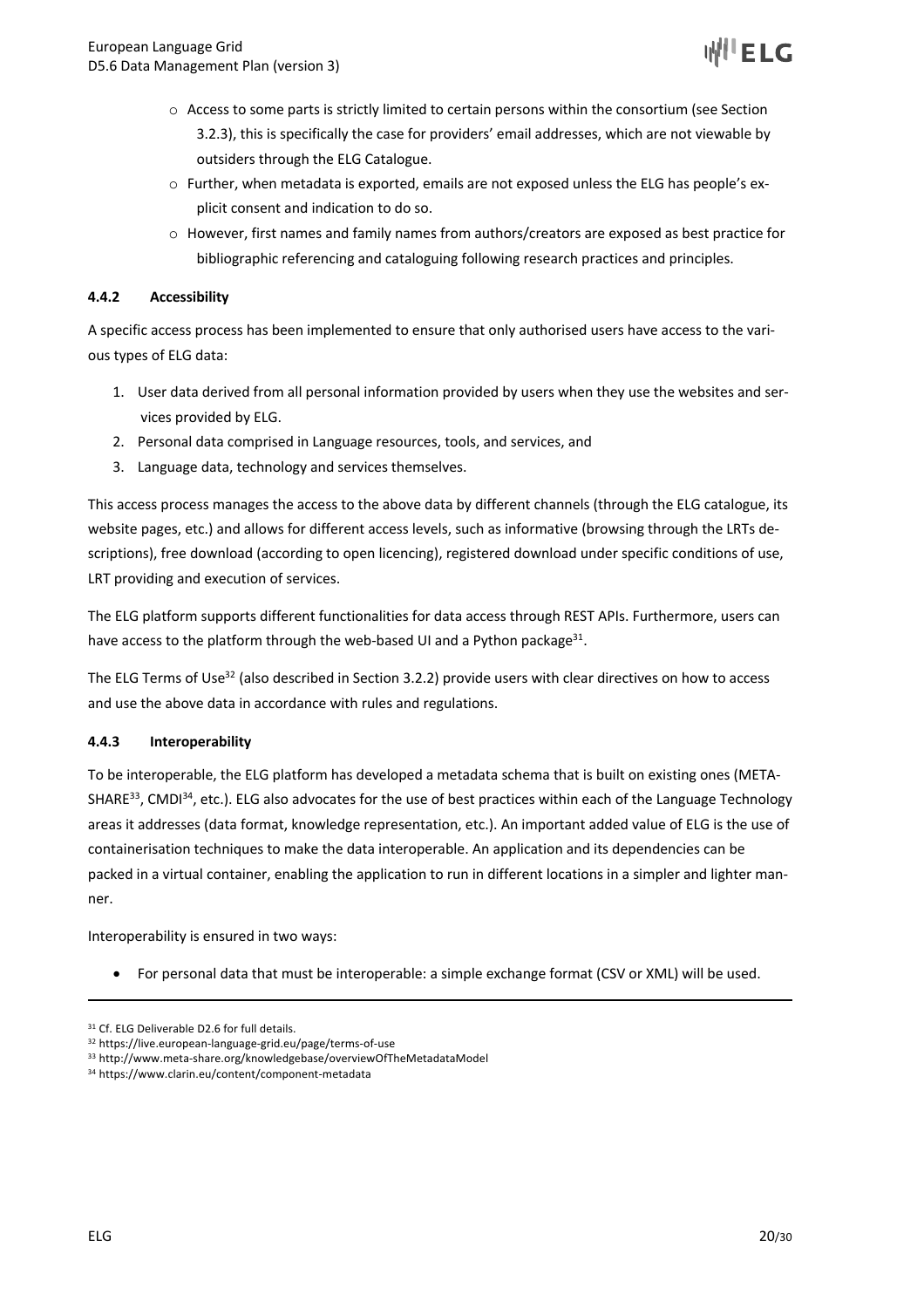• For other types of data: largely adopted formats are used for speech/audio, text, multimedia resources, as described in the ELG Platform report<sup>35</sup>.

Improvements and updates that have been implemented on the metadata schema towards Release 3 have targeted addressing interoperability needs.

#### **4.4.4 Reusability**

To allow reusability the ELG platform enforces the use of its metadata elements. Having this DMP associated with each Language Resource type, the ELG platform also ensures that the purpose for which the data have been produced is documented with indication on the possibilities to reuse the data for other purposes (other technology developments). The ELG platform also ensures that all IPR issues are cleared for resources hosted in ELG.

In addition, ELG ensures that the Language Resources are released with a clear and understandable data usage licence. In particular, the ELG consortium advocates for very permissive licences whenever this is possible. Special attention is paid to other legal issues that may hinder the reusability of the resources (e.g., GDPR compliance) and legal support is provided as part of the ELG helpdesk whenever required.

In this regard, the ELG consortium performed an extensive review<sup>36</sup> of open and permissive licensing schemes to provide users with a search function by condition of use (research, commercial, other) and type of licence. This also allows for better findability of content to be made available on the ELG platform.

Reuse of personal data collected by the consortium through the ELG website, open calls for projects and other community events is strictly limited to the authorised persons within the ELG Consortium. These authorised people will have the right to perform strictly listed operations (website maintenance, traffic statistics, contacts with stakeholders registered in the platform, etc.). It is not foreseen to make available these data to third parties. Nevertheless, reusability is ensured within the consortium for the duration of the project and as long as necessary for the operations of the ELG. Sections 3.1 and 3.2 describe the authorisation protocols and personnel, reuse conditions and restrictions for such personal data.

Regarding language data containing personal data, these are distributed according to two procedures:

- For resources harvested from external sources or hosted in the platform:
	- $\circ$  The ELG platform simply replicates the licence information used by the producer of the data and applies anonymisation only if necessary to ensure distribution of resources ingested by the ELG Consortium itself.
	- $\circ$  For those provided by external providers, it is the sole responsibility of the provider to ensure GDPR compliance (cf. Section 3.2.4 for full details).
- For resources produced during the project (directly or through the Open Calls):

<sup>35</sup> ELG Deliverable D2.4: Penny Labropoulou, Dimitris Galanis, Miltos Deligiannis, Katerina Gkirtzou, Athanasia Kolovou, Dimitris Gkoumas, Stelios Piperidis (ILSP), Florian Kintzel, Nils Feldhus, Georg Rehm (DFKI), Ian Roberts, Kalina Bontcheva (USFD), Andis Lagzdiņš, Jūlija Meļņika (TILDE): "ELG Platform (first release)".

<sup>36</sup> This review has covered more than 300 licences, looking into all SPDX licences. The complete description of this work can be found in ELG Deliverable D5.3: Victoria Arranz, Khalid Choukri, Valérie Mapelli, Mickaël Rigault (ELDA); Penny Labropoulou, Miltos Deligiannis, Leon Voukoutis, Stelios Piperidis (ILSP); Ulrich Germann (UEDIN): "Data sets, models, identified gaps, produced resources and their exploitation within ELG (version 3)".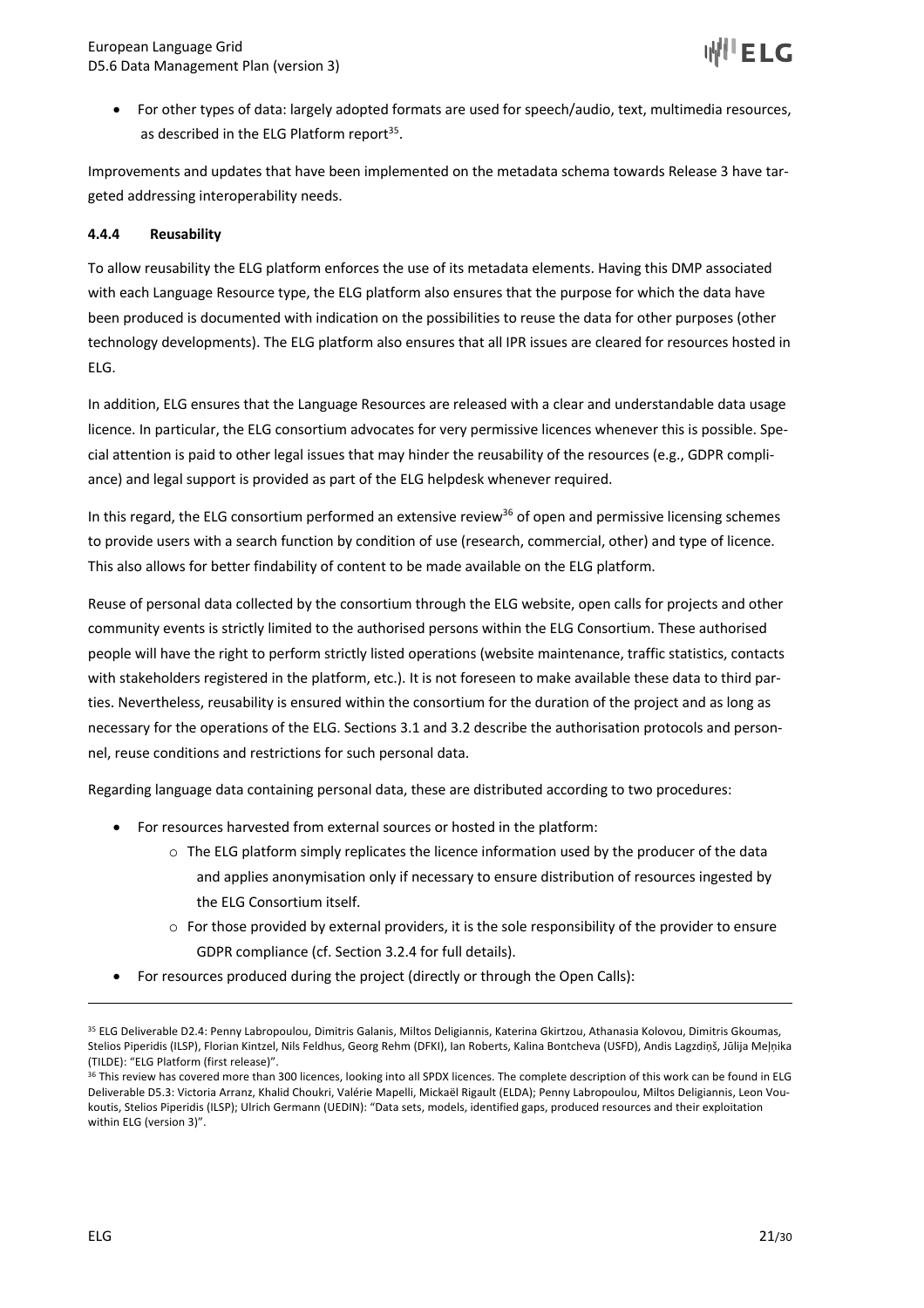

- $\circ$  These are compliant with GDPR restrictions and ensure that no sensitive data is contained (cf. Section 3.2). Should any anonymisation procedure be required, this is the responsibility of the data producer in order to allow sharing (cf. Section 3.2.4).
- o Regarding licensing of those resources, and as mentioned above, the ELG Consortium recommends a series of licences resulting from the extensive analysis of open and permissive licences that has been carried out, covering all SPDX licences. Such licences are to be used within ELG in its objective to offer LRTs under licensing conditions as open and permissive as possible, while supporting standardisation and findability. Resources produced through the Open Calls, in accordance with the rules of the call, must be provided for free at least for research. However, resources may also be distributed with commercial licences.

#### **4.5 Security measures**

#### **4.5.1 Limitation of access**

Regarding access to the ELG platform and contents, access limitation is implemented as follows:

- 1. Access to the platform infrastructure:
	- $\circ$  This provides access to two Kubernetes<sup>37</sup> clusters:
		- One dedicated to development and testing.
		- One hosting the production instance.
	- o Several Kubernetes namespaces (virtual sub-clusters) are dedicated to group different components according to their functionalities. This allows restricting access to the respective containers that run within each namespace.
	- $\circ$  The ELG administration team has access to potentially all information stored in the platform.
	- o Access to this is granted via kubeconfig (from Kubernetes) credentials.
	- $\circ$  The tokens are limited in scope (not everyone needs to have access to the whole cluster). Full administration access is granted only to the DFKI team.
	- o Critical component here:
		- § Postgresql database
		- Access to it is secured via username/password login.
		- § Technical root access to the platform infrastructure also provides access to the database.
		- § Only users with administrative user rights from the ELG consortium have access to that area.
		- Any information accessed this way is only intended for operational purposes, i.e., debugging.
- 2. Access to the postgresql database via the catalogue-UI:
	- $\circ$  This is the usual way users interact with the platform: normal logging into the platform.
	- o Access to the information contained is restricted via OAuth tokens and the configured roles for each user.
- 3. Access to datasets:
	- o This is restricted based on licensing conditions.

<sup>37</sup> https://kubernetes.io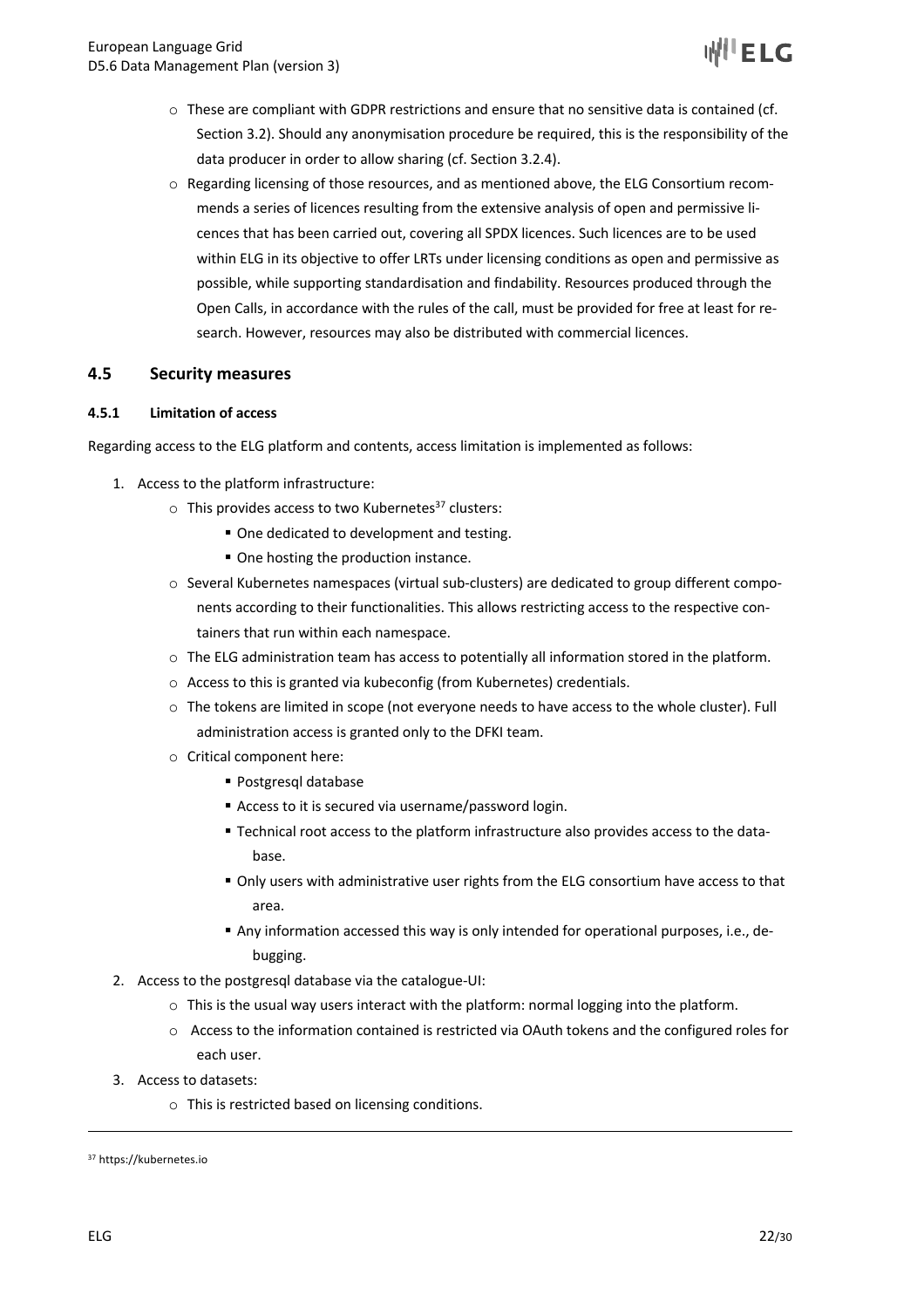- o Users must be registered to the ELG platform in order to access datasets, tools or services.
- o This is managed by the backend catalogue system and is crucial.
- o Only open-licence data can be accessed by unregistered users.
- 4. Access to metadata (viewing):
	- o This is allowed for all if metadata records are published.
	- $\circ$  As regards personal data, the ELG metadata only displays first names and surnames (agreed upon contact information). No email addresses are displayed.
- 5. Access to metadata (editing):
	- o In full: this is restricted to the metadata curators.
	- o Under limited authorisation: if you are authorised, you can view/edit the records you are permitted to. So, service providers are able to edit their own records, but not those of others.

#### **4.5.2 Validation of external submissions**

An important step in the publication lifecycle of metadata records is their validation, as detailed in D2.6. Validation allows to detect problems with the records (as well as with the datasets or tools themselves) that are prepared for ingestion, as well as "certify" that the metadata records that are published follow a series of qualityand legal-compliance-ensuring procedures.There are three validation levels according to the resource type and the degree of integration in ELG. Therefore, validation can be performed at a) a metadata level (making sure that the metadata descriptions are correctly filled in), b) a technical level (to ensure the technical validity of the services, or to check the conformity of content files in data resources) and at c) a legal level (to check that there is no legal issue in relation with the LRT).

Level (a) ensures that the metadata description is compliant with ELG's metadata schema and that it contains the necessary (at least minimal) set of metadata elements. This is crucial to meet the FAIR principles. Levels (b) and (c) have a stronger impact on security, as they look for both technical and legal infringements, where the former may refer to corrupt data and the latter to the non-legally bound provision of datasets or services.

#### **4.5.3 Infrastructural and technical measures**

In addition to the limitation of access, the ELG platform development team has explored infrastructural and technical measures to enforce the security of the data and prevent external breaches. As the project considers these data sets as critical assets, technical measures have been put in operation to ensure both integrity and low risk of public exposure. These are the following:

- Kubernetes "secrets" mechanism requires credentials to access the repositories.
- Service API publishing: APIs exposed by LT services will not be published directly on the internet so as to ensure security.
- Keycloak38 is the access management solution which is used for user management, authentication and authorisation: user roles are granted and access tokens provided.
- For each ELG service, the appropriate code is inserted to the respective k8s (Kubernetes) config files that specify the mapping between a publicly accessible URL/endpoint to the respective internal k8s backend service name (and port).

<sup>38</sup> https://www.keycloak.org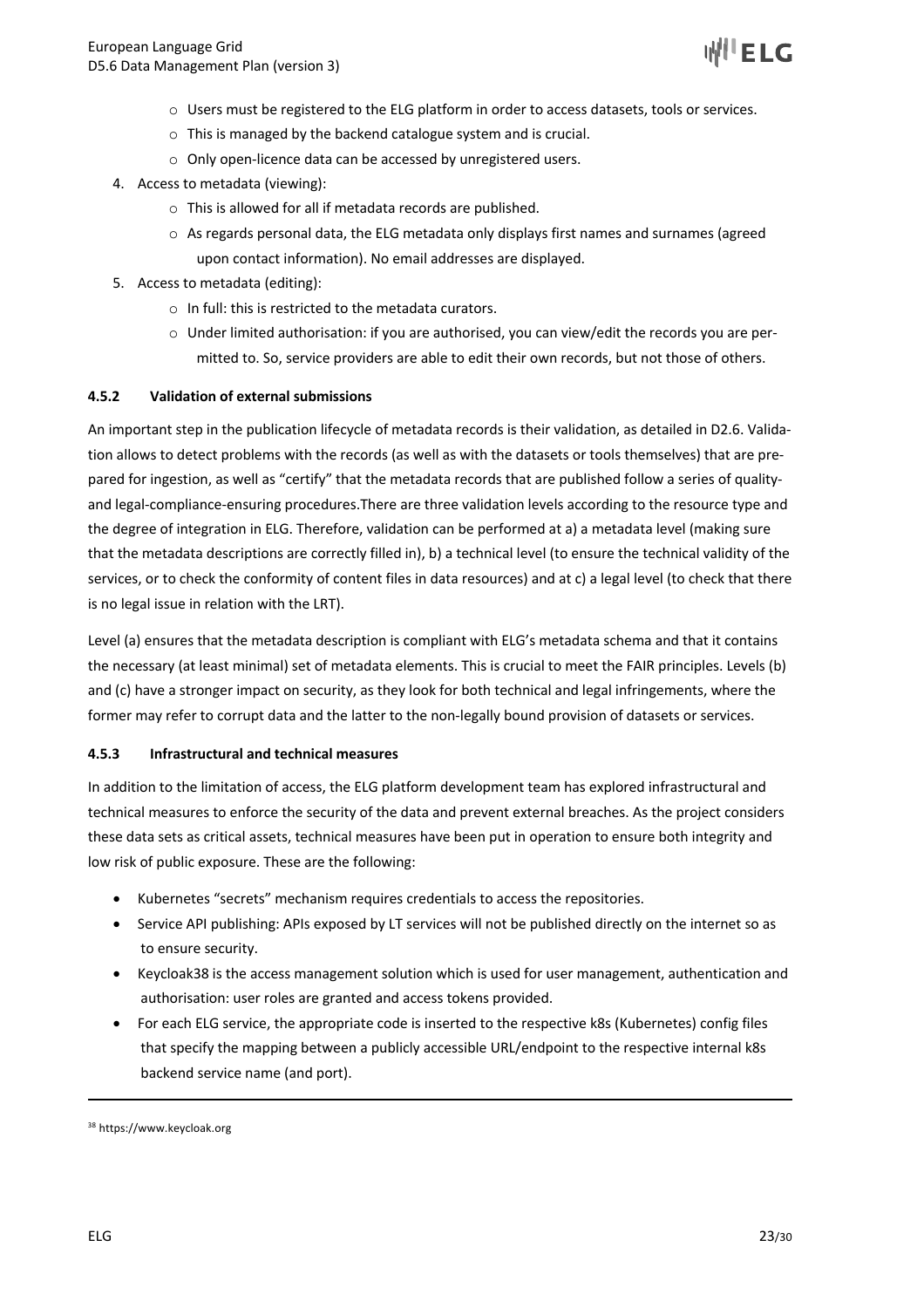- Access control and security for the storage of files (data and tools) is ensured through an S3-compatible Object Storage solution which provides functionalities that facilitate both access to and management of data. Data are organised in "buckets" with different access policies: there is a "public" bucket and a "private" one39
- S3 credentials have been improved to increase security: multiple accesses are implemented for different components instead of a single access to the whole S3.
- User's permissions are checked for the upload, download and storage of non-functional content in ELG. Only registered users are authorised to carry out these operations (except for the download of openlicence datasets)
- For security and isolation reasons, LT service providers can ask for a namespace with restricted access for their services.
- Appropriate technical safeguards are being implemented to ensure the rightful access to LRTs through a secure licensing and billing feature (cf. Section 3.1).

These measures are handled by the Technical team in charge of the ELG operations that set an appropriate security assessment team. The team regularly reviews this policy and reports to the ELG management any newly identified threats or vulnerabilities of the platform components with the appropriate measures to address them. These are documented in the Platform development reports.

## **4.6 Specifications for the new language data, technologies and services**

A set of specifications were provided to the pilot projects that were selected in the ELG Open calls to ensure that the new resources and services produced comply with the ELG requirements as elaborated in this DMP. These specifications are also recommended to any other data producer targeting compliance with the ELG platform.

As part of its mission, ELG promotes best practices that emerge from the community for the development of new resources and services to improve their interoperability. These best practices are summarised in the two sections below.

#### **4.6.1 Best practices in language resource production**

The ELG platform takes on board new LRs developed within the project or uploaded by potential providers planning to use the platform. For that purpose, the consortium advocates the use of ELG policies with regards to all aspects of the DMP. Each phase (specification, production, post-production) should comply with the ELG recommendations.

The **specification** phase is crucial and sets:

- the description of data
- the use of standards and best practices widely adopted within the community, for curation, annotation, processing, production, etc.
- the metadata should be fully compliant with ELG metadata
- all mandatory metadata fields should be filled
- the production standards and procedures should be listed

<sup>39</sup> Cf. ELG Deliverable D2.6 for full details.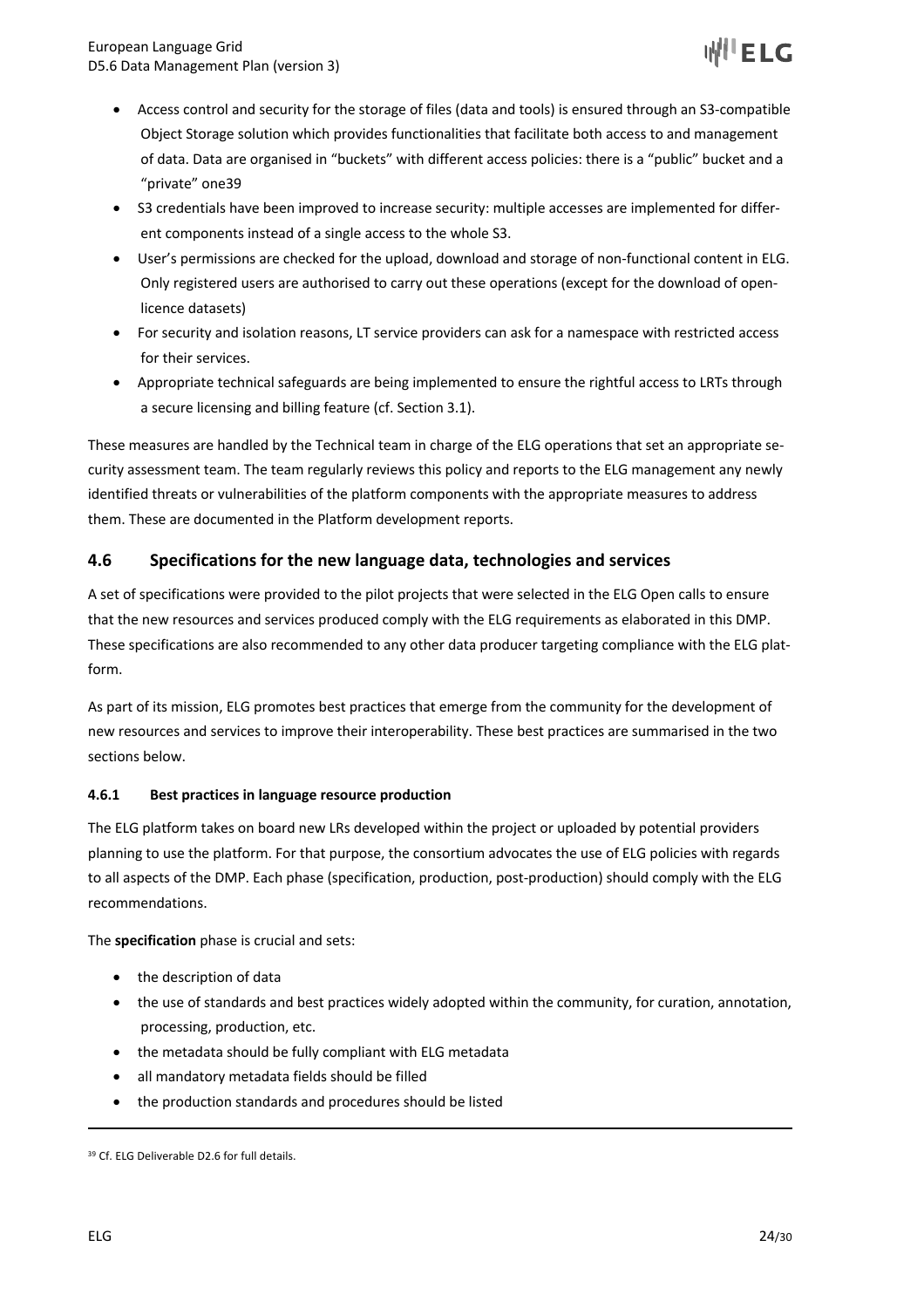

- the quality assessment
- the validation procedures
- the IPR issues (for data access and re-use etc.)
- the management of ethics, privacy, confidentiality (data anonymisation, non-disclosure agreements)
- the packaging
- the promotion in case of distribution and sharing

The **production** phase includes:

- the actual production of the data
- the quality controls on a regular basis
- the validation

#### The **post-production** phase comprises:

- the allocation of a unique identifier (e.g., ISLRN, DOI)
- the attribution of the appropriate licence (if such data can be licensed)
- the documentation
- the selection of the appropriate storage infrastructures (storage devices or facilities, portability of data must be anticipated to ensure the preservation)
- the bug reporting
- the maintenance
- the dissemination

Among all the best practices recommended, some of them are more critical than others. For instance, not many initiatives are able to afford bug reporting in the post-production phase. However, these best practices are to be implemented as recommendations and taken into account whenever possible.

One important aspect to bear in mind is that data creators should also specify whether the LR contains personal data (within the meaning of GDPR). We assume that datasets, collected before the entry into force of GDPR (25 May 2018), have been collected in compliance with the adequate European and national legislation at the time of collection. However, it must be noted that data processing performed after 25 May 2018, even on data collected before the entry into application of the GDPR, shall be made in compliance with the legislation and documented accordingly.

Last but not least, the purpose for which personal data is processed within the project needs to be clearly stated (as seen in Section 3). The data controller has to be clearly identified in the DMP (as seen in Section 3.2.2). If other entities than the controller process personal data within the project (e.g., subcontractors), this section should specify that these other entities (called data processors) will process personal data only on documented instructions from the controller and will not engage another processor without prior written authorisation from the controller.

#### **4.6.2 Sustainability of language resources and services**

The ability of a given resource to survive over time without any explicit and external financial support is the usual definition of **sustainability** in our field, even though it only describes the self-sustainable nature of a re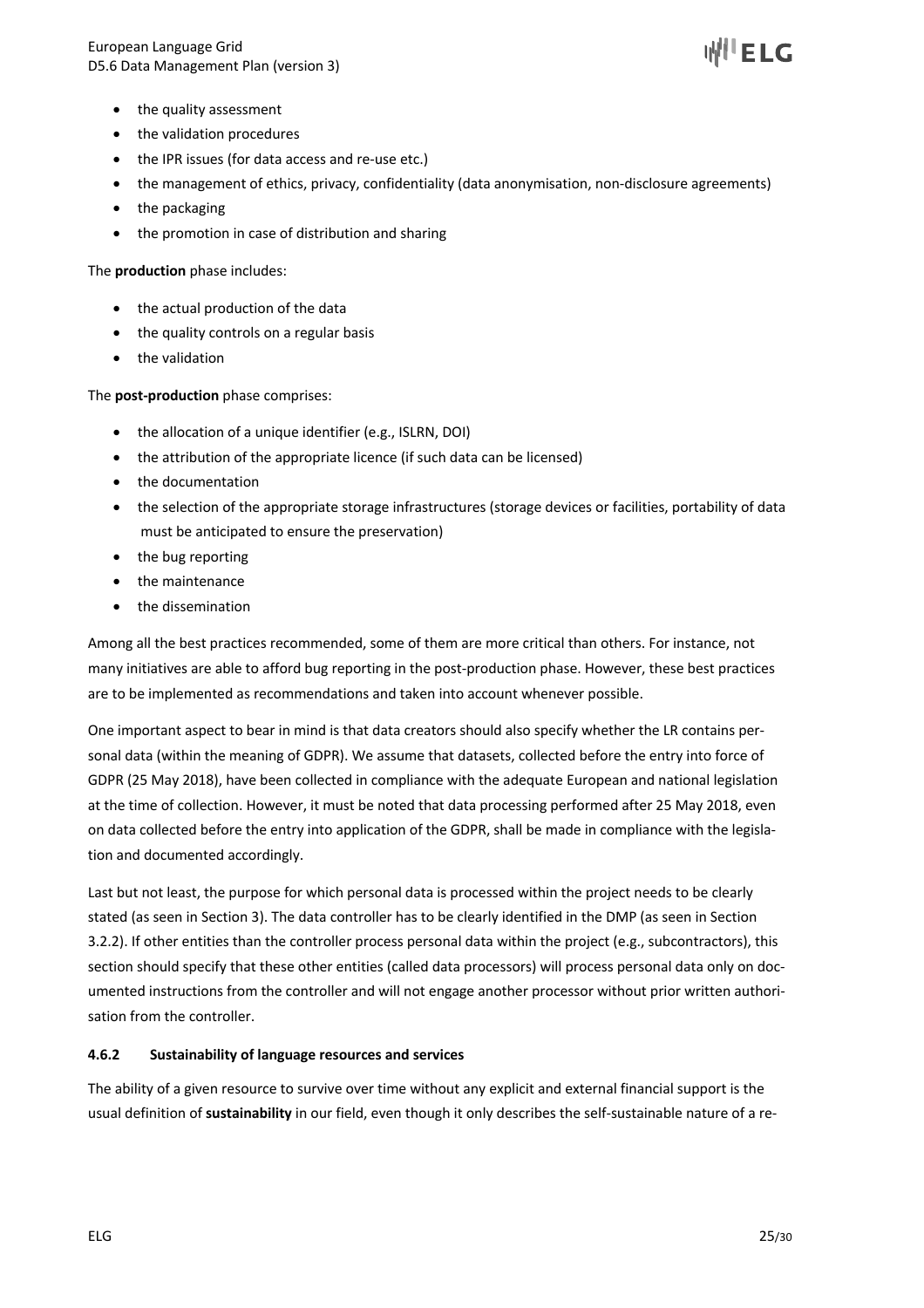source. Indeed, this definition does not encompass the aspects related to the availability and the use of the resource, the management of its rights (e.g., licensing), its potential customisation, its "openness" or its improvements (updates, corrections, repackaging), etc.

In the context of research projects where data is produced (or existing data re-packaged), data preservation is essential in order to guarantee sharing and future use. The use of the ELG platform and its storage, preservation and access facilities ensure that the LRs in question are properly taken care of.

Furthermore, if a dataset contains personal data, these should be kept up to date. If they were anonymised, a periodical evaluation of the results of anonymisation should be carried out in order to ensure that the data are still to be regarded as anonymous, despite technological progress.

Regarding LR **sharing**, this requires interoperability and access facilities which are managed by the use of ELG containers. Data formatting practices are also promoted to enhance data sharing.

Nowadays, a large set of licences exists for data sharing. Licences range from the LR-dedicated licences by ELDA<sup>40</sup>, and by META-SHARE<sup>41</sup> to the more permissive public licence suites such as Creative Commons<sup>42</sup>. Further details on the licensing scheme established by ELG can be found in ELG's Deliverable D5.3. Priority is given to a sharing as open and unrestrictive as the resources allow.

In that regard, legal support can be provided whenever necessary for more complex situations. With the support of legal experts from the ELDA team, ELG can help rights-holders to answer critical questions such as:

- Are the data protected by an exclusive right (such as copyright or the sui generis database right)? If so, who holds it? Is a permission required to collect and re-use the data?
- Under which licence should the data be shared (an LR-specific licence? A Creative Commons licence? A Free or Open Source Software Licence?)? Do we have all the necessary rights and permissions to share the data under this licence?
- What kind of uses are allowed by the licence under which the data are available? Should the data be used as is? Are we allowed to create derivatives? Can the data be used for commercial purposes?

The rights-holders will adopt a given licence among the set of licences that the ELG platform supports. As part of the ELG legal helpdesk, ELDA offers assistance on legal issues related to the management of data mainly on IPR and personal data issues<sup>43</sup> and provides access to legal advisors. These advisors are also available to provide assistance with the DMP.

With regard to the sustainability of technologies and services, this touches upon several key concepts such as the preservation of the technology (which will be very often at the provider's premises), its maintenance, controlling its versioning, and making sure that the service remains available for the user for as long as possible. Tools and services which are available on groups' and projects' websites go quickly obsolete and are also unavailable as soon as the financial basis for the work is missing. ELG compensates somehow for this, and even if it will not be developing further some particular tool, it puts the means to fight the "disappearance" of the LRTs made available through the ELG platform.

<sup>40</sup> http://www.elra.info/Licensing.html

<sup>41</sup> http://www.meta-net.eu/meta-share/licenses

<sup>42</sup> http://creativecommons.org

<sup>43</sup> http://www.elda.fr/en/services-around-lrs/legal-support-helpdesk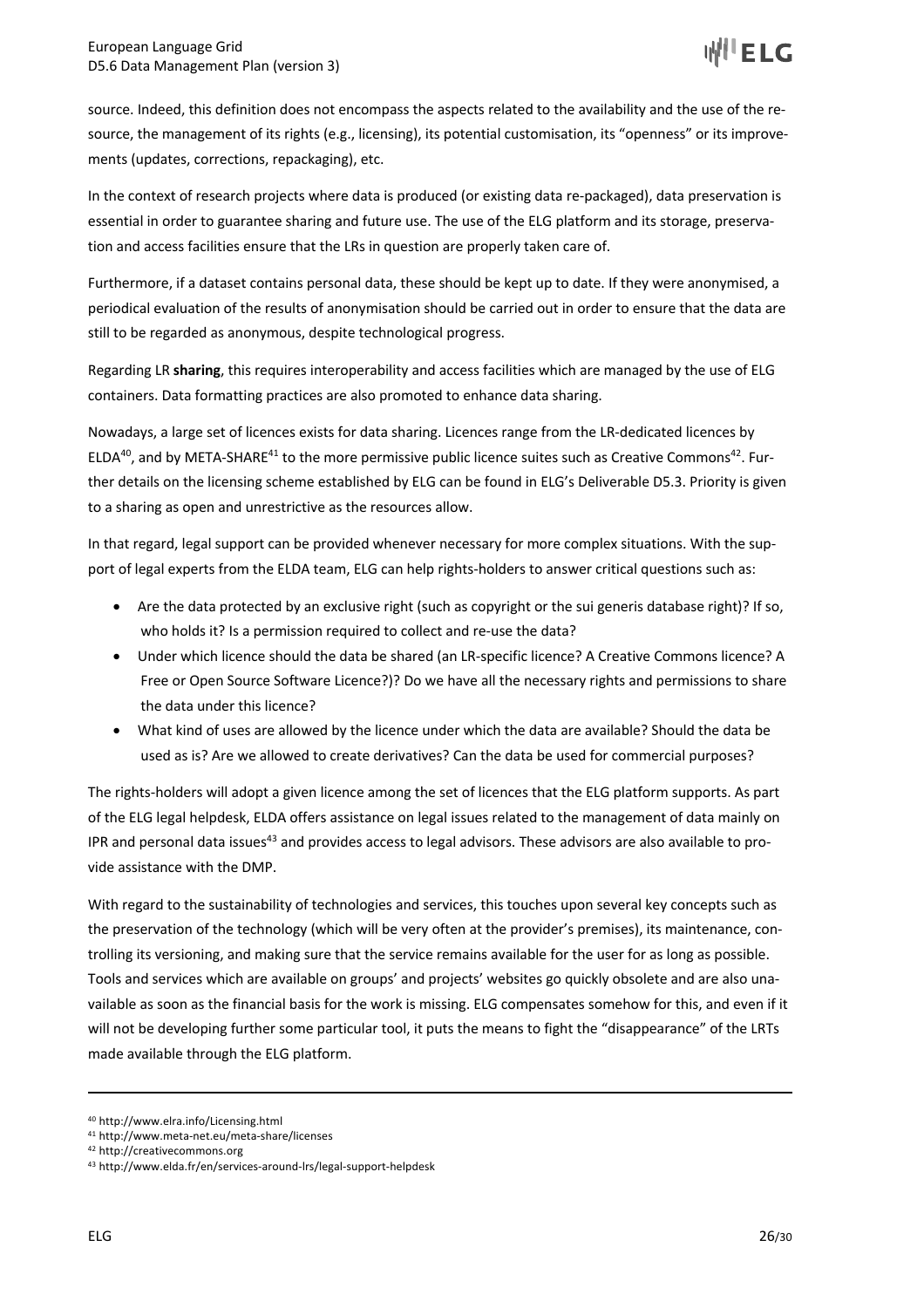For that purpose, ELG invests on a number of strategic solutions to accomplish such objectives:

- ELG has deployed a private/internal container registry so as to backup the services' images. This allows them to serve LT services consistently.
- ELG warns the user by specifying that some service component is not hosted by the ELG infrastructure and it may be subject to failures that are not under the ELG consortium's control. The ELG infrastructure does so by indicating the risk on the resource/tool's page.

Last but not least, it should be mentioned that the ELG platform itself is hosted in an "organisation" account on GitLab<sup>44</sup>. All code stored in this account is maintained by the ELG consortium, thus guaranteeing perennity to the platform as well as proper versioning of all elements in the catalogue.

## **4.7 Storage**

As introduced in Section 4.5.3 and detailed in ELG Deliverable D2.6, the storage of physical content from the ELG platform (both language resources and software) makes use of an S3-compatible solution which is hosted by SysEleven<sup>45</sup>. Access control and security are ensured by means of an organisation of storage into buckets with different access policies. At present, ELG has created a "public" and a "private" bucket. The former keeps all publicly accessible files and no authentication/authorisation is required. The latter keeps those files which are not accessible to all users and where licencing conditions and publication status need to be checked before gaining access to the files. Access restrictions to an S3 object are controlled via the S3 account. The catalogue backend contains the authorisation module which ensures that users only have access to the resources they have the right for.

#### **4.8 Policy issues regarding language data, technology and services hosted in the ELG**

This section looks at "hosting" and its regulation by the eCommerce Directive. The implications behind hosting language data, technology and services are being analysed and this sets the policies being defined.

From a legal point of view, the storage of information provided by a third party may be considered as "hosting" if ELG does not add any value (on the content, e.g., editing/describing/selection of parts, etc.). This "hosting" is regulated by the eCommerce Directive<sup>46</sup>. Under these specific regulations, some information needs to be given to the visitors such as:

- Identity of the service provider;
- Geo-localisation of the service provider;
- Contact information of the service provider;
- Registration information of the service provider.

Some of this information needs to be supplied by providers as part of the GDPR and the "hosting" requirements and additional information is requested by ELG to ensure compliance with its practices.

The "hosting" regulation grants protection to ELG regarding liability under the eCommerce Directive as long as the ELG does not have actual knowledge of any illegal activity of the provider. Therefore, the ELG Terms of Use

<sup>44</sup> https://gitlab.com/european-language-grid

<sup>45</sup> SysEleven is a Berlin-based cloud service provider: https://www.syseleven.de/en/

<sup>46</sup> https://eur-lex.europa.eu/legal-content/en/ALL/?uri=CELEX%3A32000L0031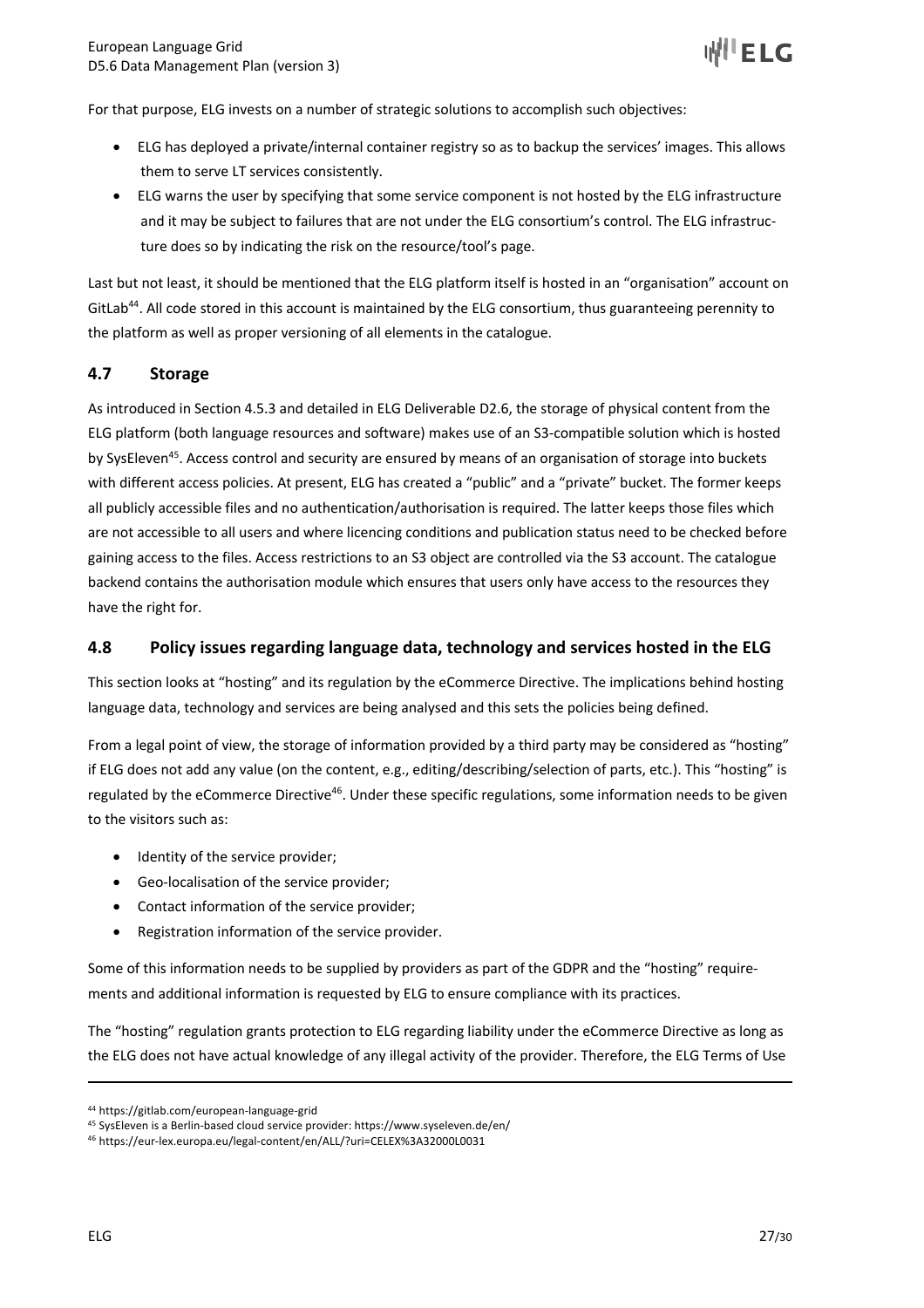clearly indicate that the data providers for language datasets, technologies, and services need to certify that these are compliant with all regulations, i.e., Intellectual Property and privacy ones.

A "notice and take down" procedure has been implemented in order to remove or disable the access upon notification by the rights-holder or upon obtaining actual knowledge of an illegal act regarding the resources.

# **5 Conclusions**

ELG's data intensive nature requires the setting-up of a Data Management Plan that guides the user to process both large amounts of data and a wide variety of data types, personal data included. The Data Management Plan (DMP) that has been described in this document is a necessity for organisational, technical and legal management of all the data types that will be processed. The ELG platform manages a very rich variety of data and these data have to be addressed in compliance with both GDPR and FAIR principles, in terms of legal compliance, as well as in agreement with language data, technologies and service needs.

In this regard, the current DMP provides recommendations, best practices and policies on how to address every data exchange and processing case for both personal and non-personal data. A granular typology of the data we may encounter in the ELG platform is provided, analysing all principles, constraints and conditions that ensure aspects like security and compliance with GDPR in areas such as data access or storage. The GDPR guarantees factors such as data privacy impact assessment, implementation of a robust Privacy Policy, while watching over limitation of access, security and anonymisation aspects, all of them key aspects of our data processing needs.

Then, we move on to the application of FAIR principles to make all ELG data compatible as FAIR data. This helps us establish policies to reach the required Findability, Accessibility, Interoperability and Reusability factors, which also contribute to the sustainability of the data.

Last but not least, the DMP analyses data management policies for non-personal data: language data, technologies and services, the core of the ELG platform. All different types of data are listed and we take the opportunity to go over the specifications for the production of language resources, as well as for compatibility with the ELG metadata schema and a brief outline of the policies behind data hosting.

As a preview to what the ELG platform already offers in terms of datasets, Appendix A lists the repositories that have been and are being ingested into the ELG catalogue and lists the number of resources available per resource type.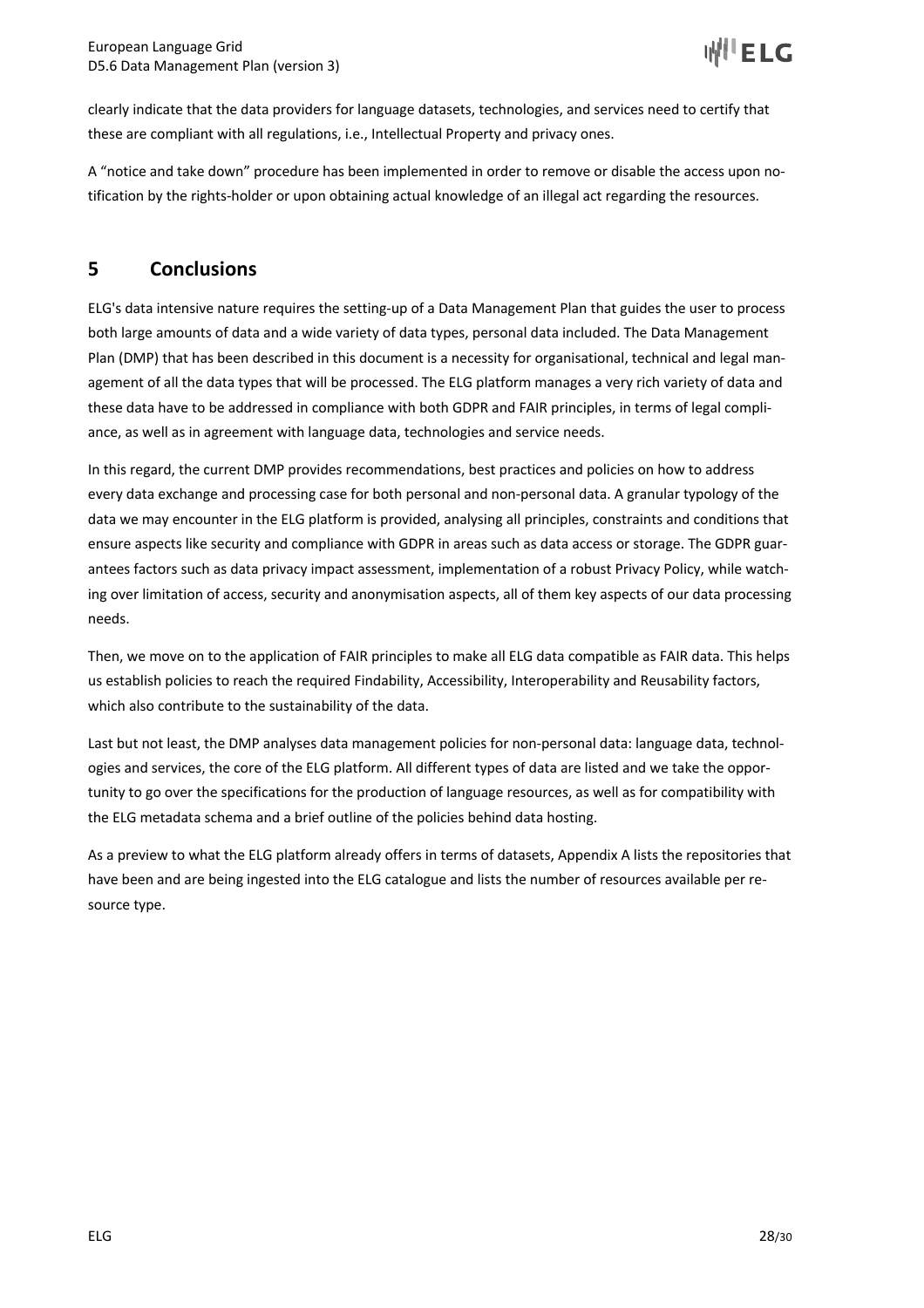# **A. Repositories ingested and datasets available through ELG**

This annex lists the repositories that ELG has been working on till present in terms of dataset ingestion into the ELG catalogue. These are presented in Table *1*. Dataset ingestion is still ongoing work until the end of the project. This document reports on the numbers and analysis carried out for the final version of D5.3<sup>47</sup> submitted in M37 (January 2022).

|                            | Corpora | Lexical/Concep-<br>tual Resources | <b>Models &amp; Computa-</b><br>tional grammars | <b>Total</b> |
|----------------------------|---------|-----------------------------------|-------------------------------------------------|--------------|
| <b>ELRA</b>                | 635     | 545                               |                                                 | 1180         |
| <b>ELRC-SHARE</b>          | 1249    | 50                                |                                                 | 1299         |
| <b>META-SHARE</b>          | 52      | 12                                | $\overline{7}$                                  | 71           |
| LINDAT/CLARIAH-CZ          | 274     | 79                                |                                                 | 353          |
| ELRA-SHARE-LRs (2014-2020) | 105     | 37                                | $\overline{2}$                                  | 144          |
| <b>Quantum Stat</b>        | 255     | 6                                 |                                                 | 261          |
| Zenodo                     | 328     | 129                               | 35                                              | 492          |
| <b>CLARIN.SI</b>           | 140     | 78                                |                                                 | 218          |
| CLARIN.PL                  | 239     | 15                                |                                                 | 254          |
| <b>Hugging Face</b>        | 385     |                                   |                                                 | 385          |
| Total                      | 3662    | 951                               | 44                                              | 4657         |
|                            |         |                                   |                                                 |              |

Table 1: Repositories ingested by M37 (D5.3)

In addition to the ingested datasets that have been listed in this table, the crowdsourcing survey for LRTs conducted in the framework of the **European Language Equality (ELE)**<sup>48</sup> project that is described in ELG Deliverable D5.3 has enriched the ELG platform with 4,127 additional metadata records for datasets. Furthermore, 52 metadata records have been contributed by the Pilot Projects and 37 have been obtained from external contributions. At the time of writing, the ELG Catalogue is hosting 8873 metadata records for datasets.

The procedures to ingest these repositories have been different, depending on their metadata and protocols. The following have been applied:

- Metadata conversion through building of converters and then uploading of metadata descriptions: ELRA, META-SHARE (DFKI and ILSP nodes) and ELRA-SHARE-LRs.
- Mapping and harvesting through OAI-PMH protocol: ELRC-SHARE, Hugging Face, LINDAT/CLARIAH-CZ, CLARIN.PL and CLARIN.SI.
- Mapping and manual enriching of metadata: Zenodo and Quantum Stat.

<sup>47</sup> ELG Deliverable D5.3: Victoria Arranz, Khalid Choukri, Valérie Mapelli, Mickaël Rigault (ELDA); Penny Labropoulou, Miltos Deligiannis, Leon Voukoutis, Stelios Piperidis (ILSP); Ulrich Germann (UEDIN): "Data sets, models, identified gaps, produced resources and their exploitation within ELG (version 3)".

<sup>48</sup> https://european-language-equality.eu